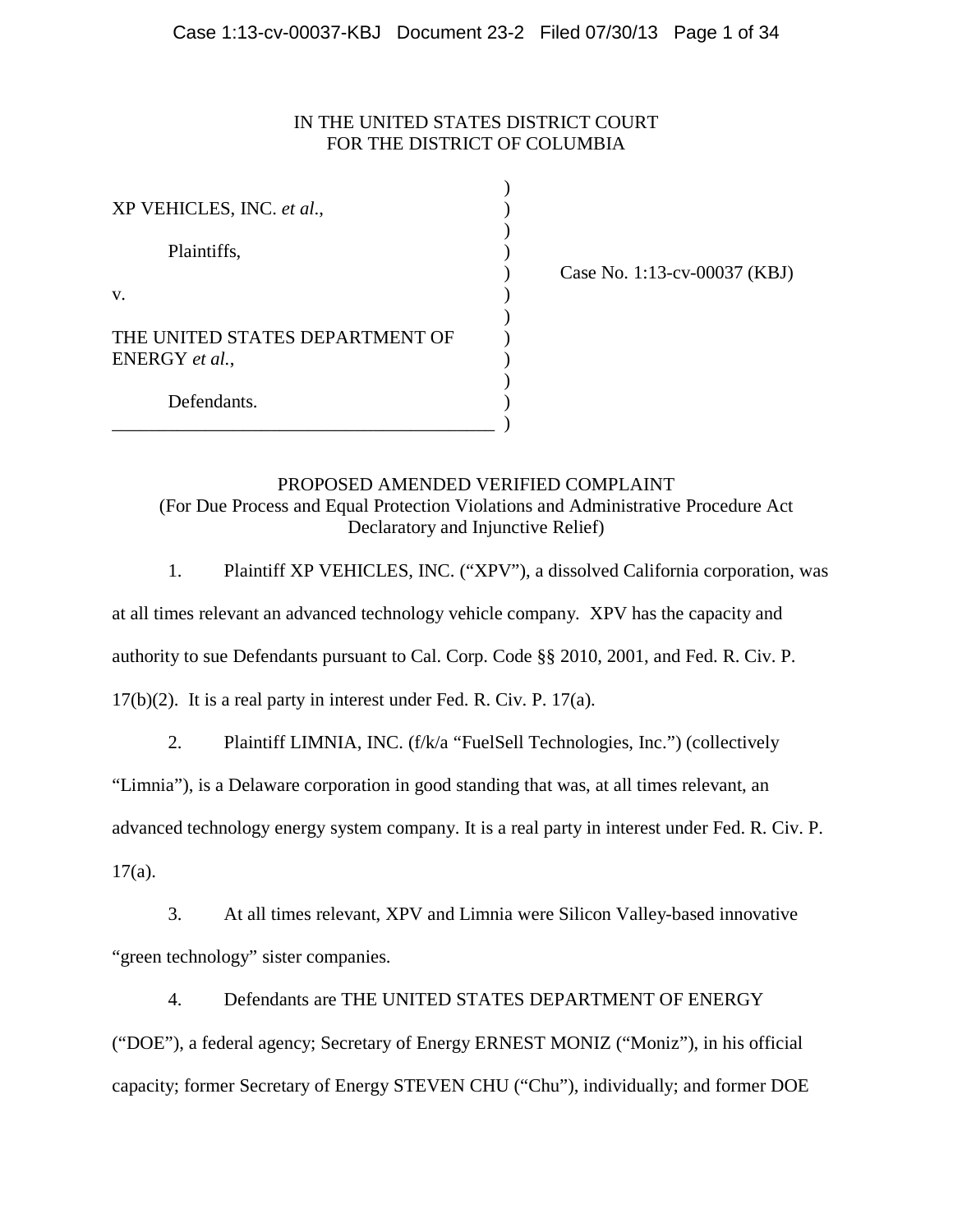Director of Advanced Technology Vehicle Manufacturing Loan Program LACHLAN SEWARD ("Seward"), individually.

#### **Jurisdiction, Venue and Declaratory Relief**

5. Jurisdiction and venue are pursuant to U.S. Const. Art. III, 28 U.S.C. §§ 1331, 1346 and 1391, and the Administrative Procedure Act, 5 U.S.C. § 702.

6. This Court may grant declaratory relief and award attorney fees and costs pursuant to the Declaratory Judgment Act, 28 U.S.C. § 2201 et seq. and 28 U.S.C. § 2412.

# **Facts**

## Background

7. At all times relevant, and pursuant to 42 U.S.C. § 17013, DOE—through Chu, Seward, their staff, advisors and consultants—administered the "Advanced Technology Vehicle Manufacturing Loan Program" (the "ATVM Loan Program").

8. Congress created the ATVM Loan Program to support the manufacture of advanced technology vehicles and components in the United States and reduce U.S. dependency on foreign oil. In 2008, Congress authorized DOE to make \$25 billion in ATVM loans. DOE currently has approximately \$16 billion of unused lending authority.

9. At all times relevant, Defendants had actual or constructive knowledge that the ATVM Loan Program evaporated private investment capital for advanced technology vehicle development because venture capital and institutional lenders could not compete with government interest and repayment terms (1%-3% and up to 35 years, respectively).

10. Pursuant to 42 U.S.C. §§ 16511 and 16513, DOE through Chu, Seward, their staff, advisors and consultants also administered the "§1703 Loan Guarantee Program" (the "LGP")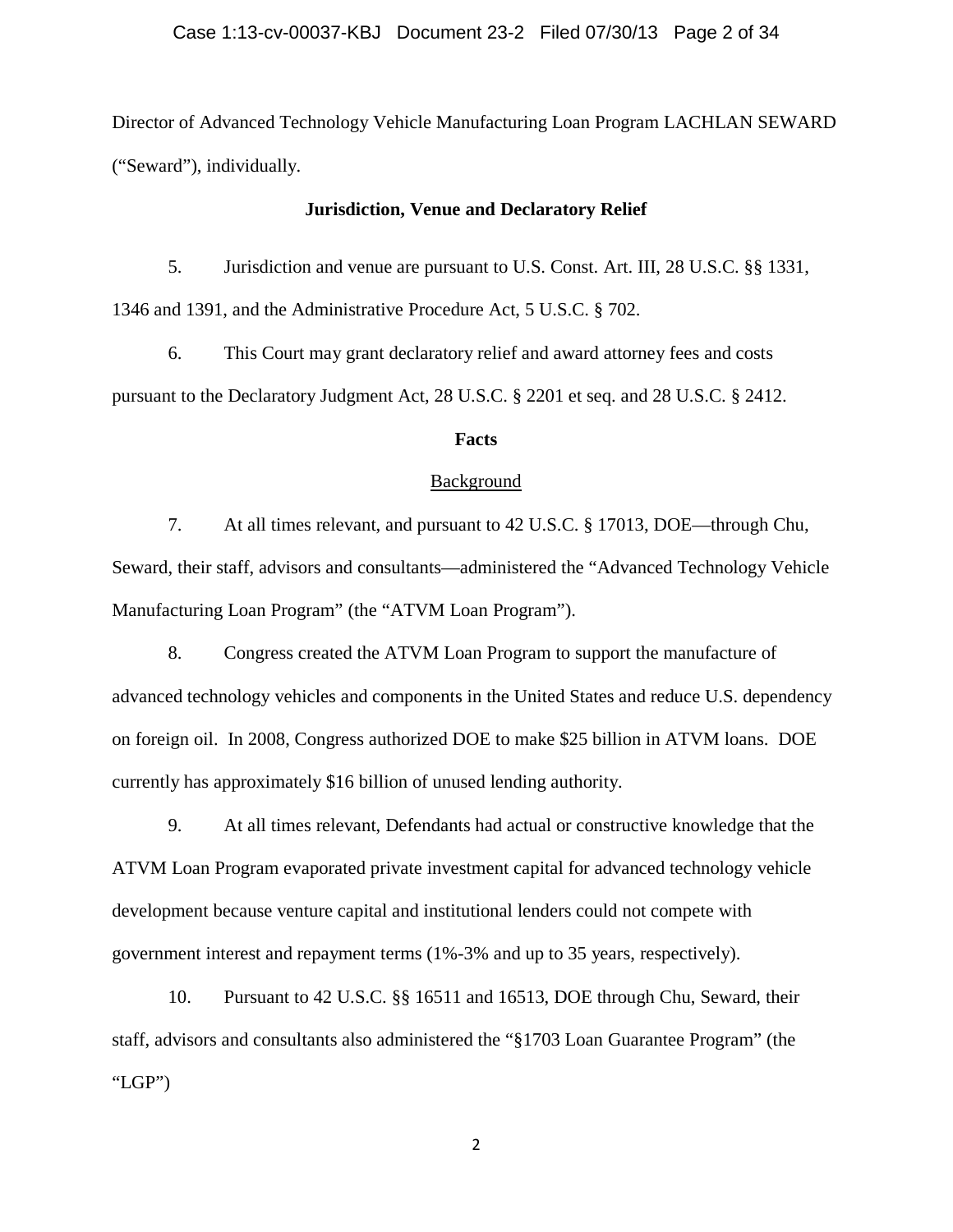#### Case 1:13-cv-00037-KBJ Document 23-2 Filed 07/30/13 Page 3 of 34

11. Congress created the LGP to support innovative clean energy technologies that are typically unable to obtain conventional private financing due to high technology risks by authorizing DOE to guarantee up to eighty percent of a loan for projects that "avoid, reduce, or sequester air pollutants or anthropogenic emissions of greenhouse gases; and employ new or significantly improved technologies as compared to commercial technologies in service in the United States at the time the guarantee is issued." DOE currently has approximately \$34 billion of unused lending authority.

12. Since 2002, Limnia and XPV have collaborated with DOE scientists at Sandia National Laboratory ("Sandia") and elsewhere on advanced technology vehicle development. Limnia and XPV provided DOE with confidential business information, intellectual property and prototypes of advanced technology vehicle energy storage systems, chassis and body materials and construction, and electronics, and DOE provided Limnia and XPV a grant, technical support and validation services.

13. At all times relevant, Defendants had actual and/or constructive knowledge of DOE's extensive advanced technology vehicle collaboration with Limnia and XPV.

#### XPV's ATVM Loan Program Application

14. Responding to a DOE solicitation, on November 10, 2008, XPV applied for \$40 million in ATVM Loan Program funds to mass produce an advanced technology, family-friendly SUV-style vehicle ("XPV's SUV"). It offered DOE collateral independently valued at over \$100 million as security for this loan.

15. At all times relevant, XPV had operations, including potential manufacturing facilities, in Detroit (through Roush Automotive and other contract facilities), the San Francisco Bay area, Nevada, and Utah.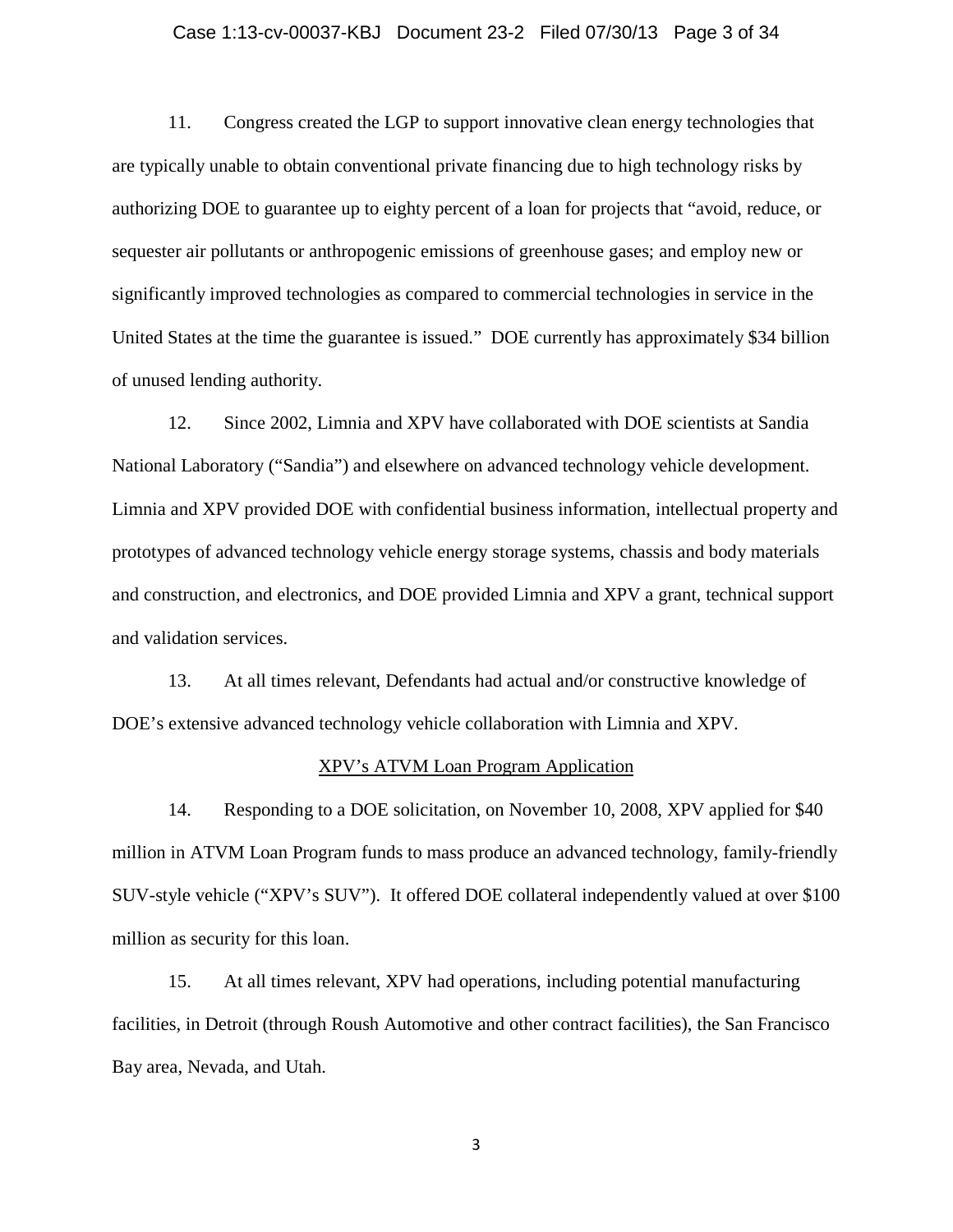## Case 1:13-cv-00037-KBJ Document 23-2 Filed 07/30/13 Page 4 of 34

16. XPV's team included highly experienced industry sales executives, managers and designers (including the senior creation staff for the Corvette and the Mustang) and aerospace industry professionals. They designed XPV's SUV to be affordable (less than \$20,000 in its base configuration); to have a virtually unlimited range with a gasless, cordless charge; to rapidly recharge via a "hot-swap" system; to be produced quickly and cheaply by subcontracting existing and underutilized factories, workers and machines; and to be easily repaired.

17. One key innovation, based on a decade of research, was the use of polymer plastics and skinned expanded foam pressure membranes to replace metal doors, body panels, hoods and roofs on a lightweight alloy frame. Consequently, XPV's SUV could have a curb weight of less than 1,400 pounds (approximately one-third the weight of a Toyota Prius). This design also improved vehicle safety because the foam-skinned polymer membranes functioned as a wraparound, pre-deployed "airbag" to withstand impacts and damp out crash damage.

18. At all times relevant, XPV's SUV's critical parts had either been tested or used in industry-proven "off the shelf" applications. For example, the SUV's pressure membrane body technology was widely used in military applications, aerospace systems, naval and homeland security deployments worldwide, airbags, watercraft, Mars landing equipment and even buildings and arenas.

19. At all times relevant, XPV was in discussions with private sources of capital including Wells Fargo Bank; developing a distribution network; and otherwise preparing to commence production and sales. XPV's pending customers and financial partners included the Ranson Green Community Development Foundation, ZAP, Detroit Electric, XPV's sister company Limnia and over forty distributors and resellers accounting for potential sales in excess of the first anticipated production run.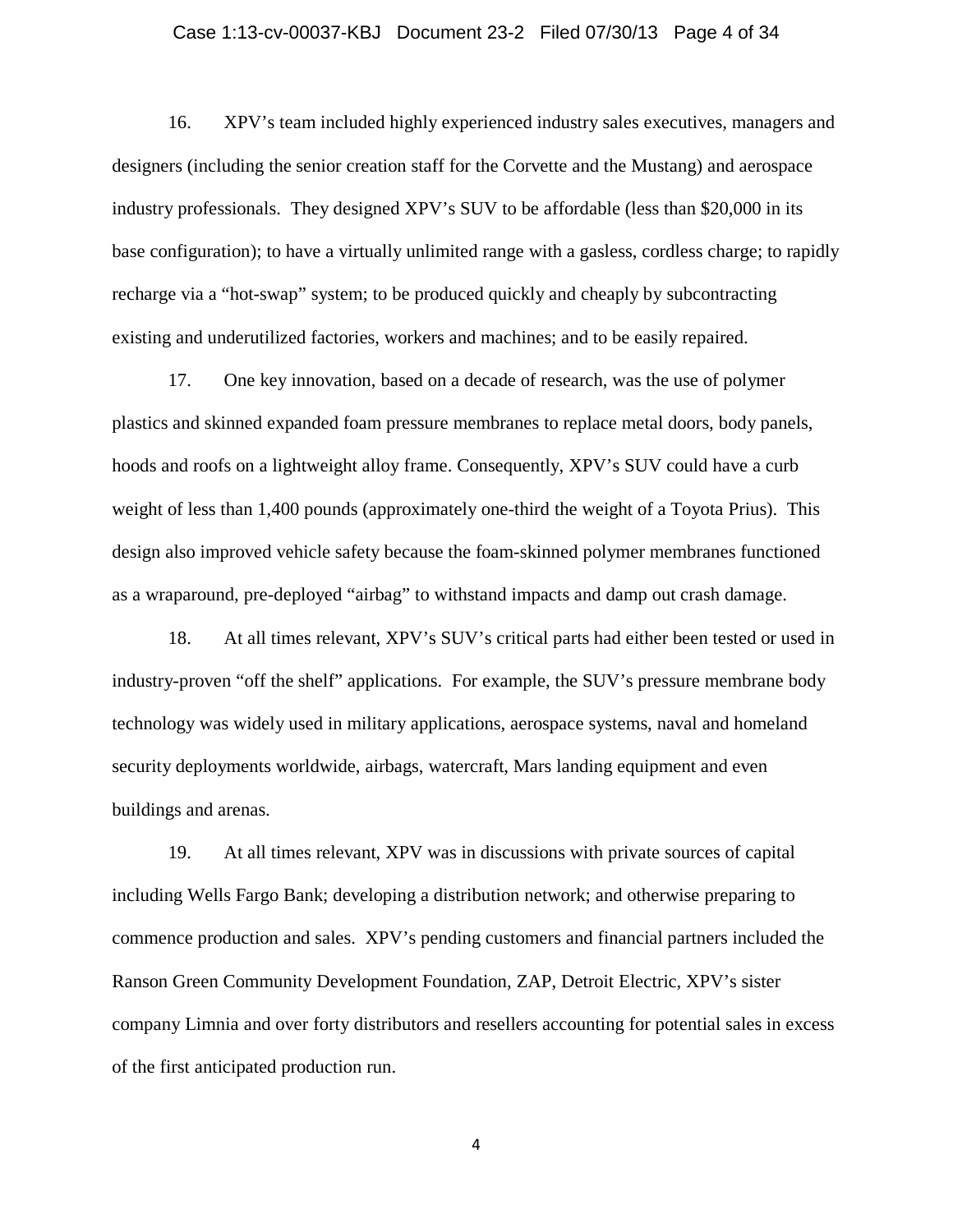# Case 1:13-cv-00037-KBJ Document 23-2 Filed 07/30/13 Page 5 of 34

20. XPV's ATVM Loan Program application contained confidential business information, as defined by 10 C.F.R §§ 1004.10(b)(4) and (11), and 5 U.S.C. § 552(b)(4), including a patented solid-state NaALH (aka "NALH") energy storage system and patented pressure membrane technology, among other things.

21. Defendants, in nondisclosure agreements and in consideration for XPV's and Limnia's submission of ATVM Loan Program applications, promised to guard this information and prevent its unauthorized disclosure, use and infringement. Defendants also promised to evaluate ATVM Loan Program applications on a "first in, first out" basis; to provide a level review using objective published criteria; and to make ATVM Loan Program funds available beginning by the end of December 2008, but no later than January 2009, for those who qualified for such funds.

22. On December 2, 2008, Seward acknowledged receipt of XPV's ATVM Loan Program application and requested additional information. *See* Exhibit 1. XPV provided this additional information and on December 31, 2008, Seward deemed XPV's application "substantially complete." He said additional information would be requested if required during the review process. *See* Exhibit 2. Upon information and belief, XPV's ATVM Loan Program application was among the very first deemed substantially complete.

23. At all times relevant, XPV qualified for ATVM Loan Program funds under DOE's published criteria and was, in fact, deemed a "qualified applicant" by Defendants. DOE's own Excel comparison matrices dated December 29, 2008, and March 2, 2009, placed XP in the top 5% of all applicants.

24. Defendants' representations and promises led XPV to believe that DOE would begin processing XPV's ATVM Loan Program application upon receipt but no later than the end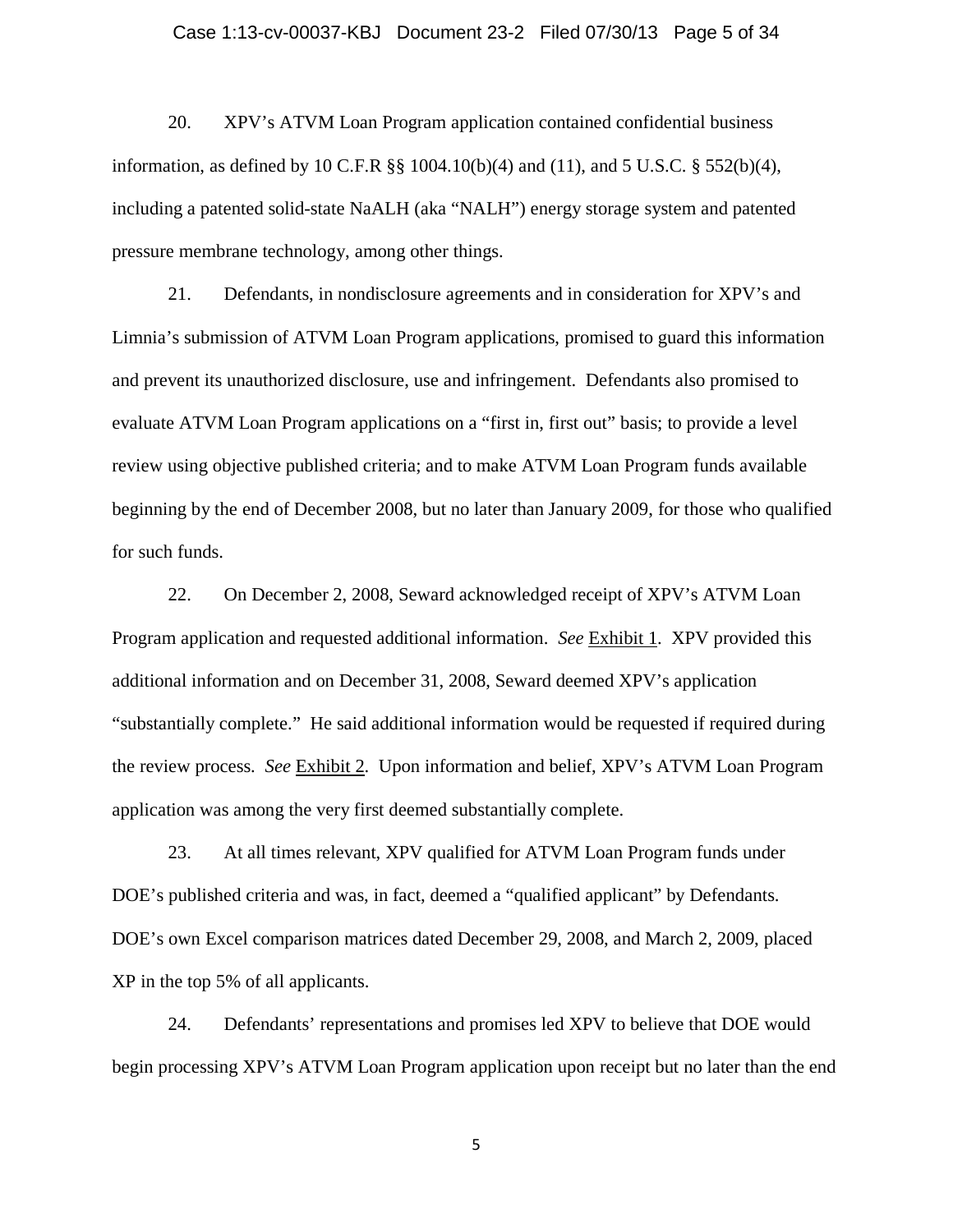#### Case 1:13-cv-00037-KBJ Document 23-2 Filed 07/30/13 Page 6 of 34

of December 2008, and that the review would take a matter of weeks, consistent with normal commercial lending practices and procedures.

25. However, XPV soon found that Defendants had reneged on their promises and that the review was taking months not weeks. Discomfited by the delay, which, due to Defendants' actions, blocked private capital loans and investment and prevented XPV from gearing up for production, XPV repeatedly offered Defendants engineering, financial and other information to proactively speed and inform its application review and approval.

26. At all times relevant, XPV was unaware both that its ATVM Loan Program application had been "set aside" in favor of applications from politically-connected government cronies and that Defendants had "fixed" the ATVM Loan Program process to benefit political donors. XPV also was unaware that Defendants had no intention of approving XPV's ATVM Loan Program application (or the application of any other company without significant political contributions or influential political patrons) under any circumstances, notwithstanding all of their representations and assurances to the contrary, because XPV competed with governmentfavored companies. Instead, XPV assumed that Defendants were acting in good faith, and in accordance with law, to carry out Congress's intent by lending up to \$25 billion for the development and production of advanced technology vehicles in the United States to reduce U.S. dependency on foreign oil.

27. On April 23, 2009, Jason Gerbsman, DOE's Chief of Staff and Senior Investment Officer at the Loan Programs Office Automotive Division notified XPV that:

[XPV] has submitted a substantially complete application and has been assigned to both a technical eligibility and merit review team, as well as a financial viability analysis team. The technical team is very close to finishing their evaluations on both eligibility and project merit, and the financial team will be launching a more detailed and interactive due diligence phase of the [XPV] application review very soon. Following the technical and financial evaluation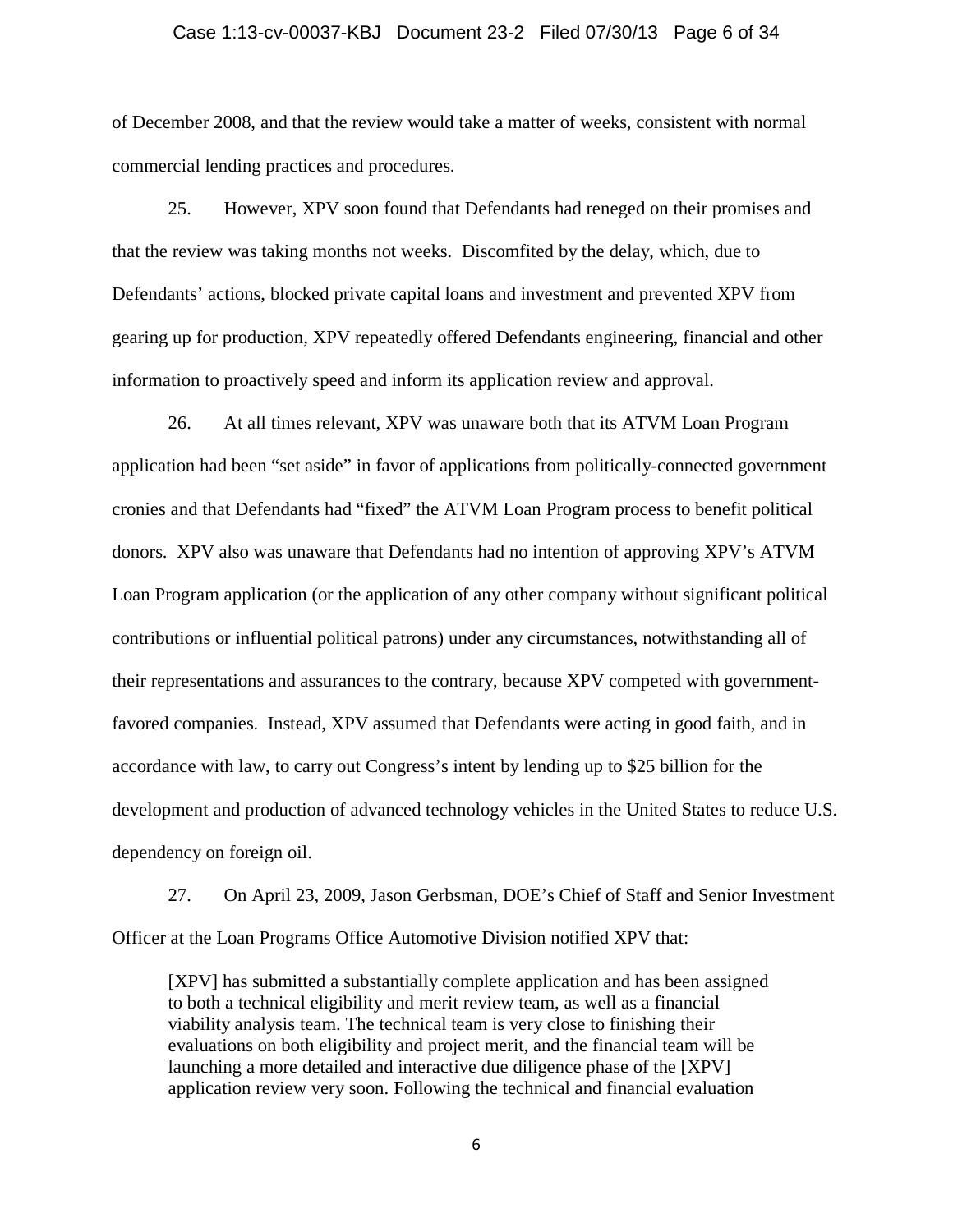under the second stage of the process, we will move into the underwriting phase where our goal is to negotiate a conditional commitment, including a detailed term sheet. This will be followed by the fourth phase of the loan process where the final details will be negotiated and the loan will be closed.

28. On May 26, 2009, Gerbsman offered XPV an in-person meeting to discuss "next steps."

29. On May 28, 2009, XPV flew a representative from California to meet with Gerbsman. Gerbsman said that DOE had determined "everything was in order" with XPV's ATVM Loan Program application, that "everything looked good" and that XPV "appeared to be fully compliant and passed technical review."

30. Shortly thereafter, XPV discovered that Tesla Motors, Inc. ("Tesla") and Fisker Motors, Inc. ("Fisker") were receiving special assistance from DOE staff with the ATVM Loan Program application process. Fisker was even given extraordinary access to DOE staff time, offices and conference rooms in DOE's headquarters at no charge. Both Tesla and Fisker were XPV competitors.

31. XPV requested similar assistance from DOE staff but was denied it because, as DOE staff put it, XPV's application was so good that special assistance was unnecessary.

32. Notwithstanding DOE's delays and the bankruptcy of other industry players (due to these companies' failure to produce a product that met consumer needs), XPV continued to grow throughout 2009. On June 15, 2009, XPV informed DOE that it was a semi-finalist in the Forbes "America's Most Promising Companies List" for 2009. In late June 2009, XPV had occasion to speak with a corporate executive who was seeking DOE funds. The executive said that he had been "screwed over" by DOE and had wanted to know if others had similar experiences. He said that his company had suffered "bad dealings" with Matt Rogers, a "stimulus advisor" to Chu from McKinsey & Company, and Steven Spinner, a DOE loan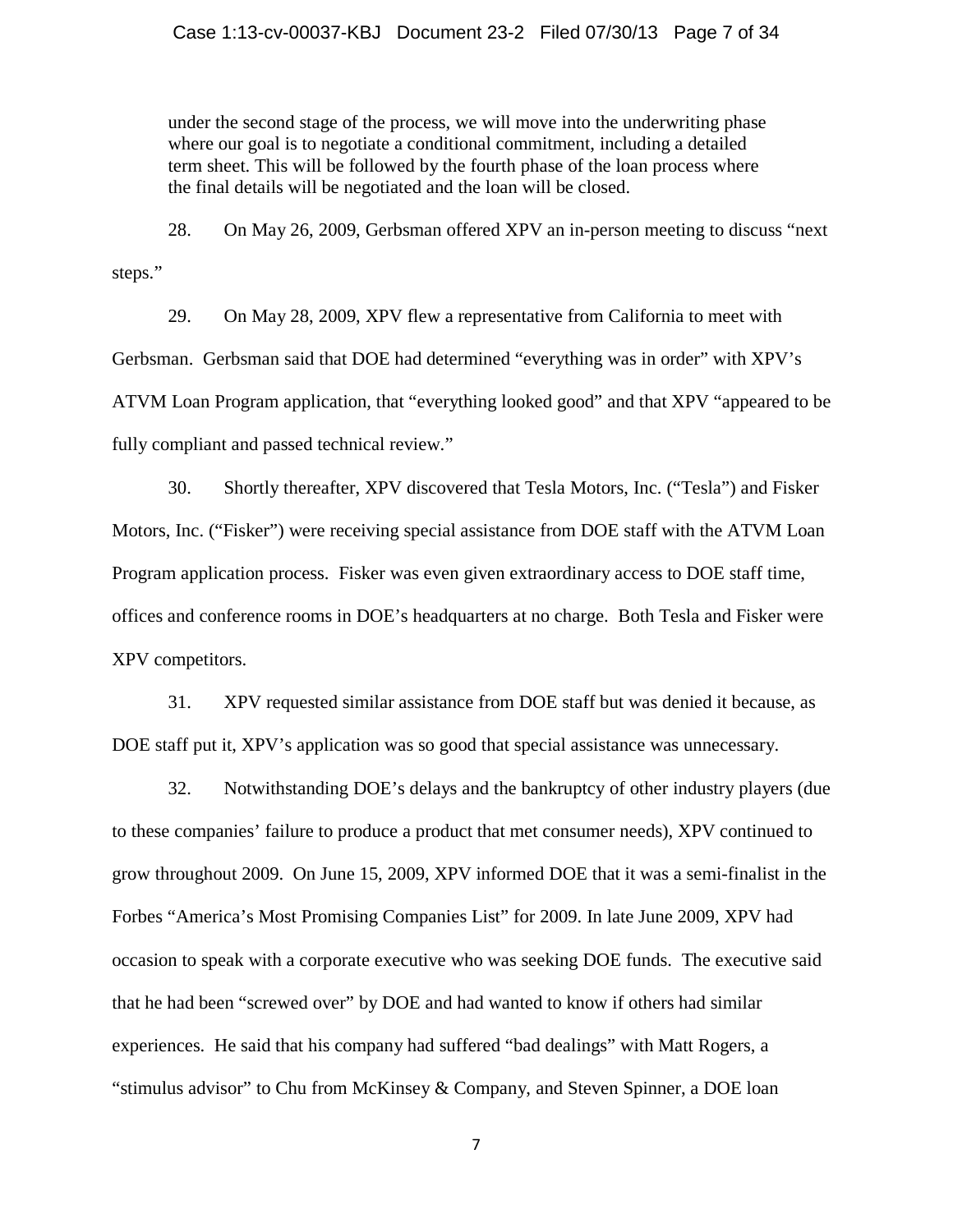## Case 1:13-cv-00037-KBJ Document 23-2 Filed 07/30/13 Page 8 of 34

program office official. Spinner, an accomplished campaign contribution "bundler" who had raised millions of dollars for the White House, was given this important government position in exchange for his fundraising. Spinner too had worked at McKinsey & Company and, according to a biography posted by the Center for American Progress, was a Tesla advisor and investor.

33. The executive claimed that Rogers and Spinner were playing favorites with government money. He gave XPV Spinner's personal cell phone number and told XPV to call Spinner and ask why XPV's ATVM Loan Program application had stalled. XPV texted Spinner and then called him. Spinner answered the phone and said words to the effect of "Do not ever call me again. The awards have already been decided."

34. On June 24, 2009, DOE announced that it was making \$8 billion in ATVM Loan Program funds available to Ford Motor Company ("Ford"), Nissan North America, Inc. ("Nissan") and Tesla. DOE gave Tesla \$465 million of taxpayer funds at an interest rate of 1.6% and on extremely favorable, below-market terms to manufacture an expensive electric car targeted at rich actors, journalists and businessmen, not average Americans.

35. On June 29, 2009, XPV wrote to Gerbsman again asking for action on its ATVM Loan Program application. XPV told Gerbsman that other lenders were hanging back until after DOE issued its term sheets.

36. Over the next seven weeks Gerbsman and other authorized DOE representatives repeatedly assured XPV that "everything was fine"; "everything is on-track"; and "you [XPV] appear to meet every criteria" with respect to its ATVM Loan Program application. XPV was even told that "we [DOE] should be able to announce [a loan] any day now…"

37. However, on August 21, 2009, Seward denied XPV's ATVM Loan Program application. *See* Exhibit 3.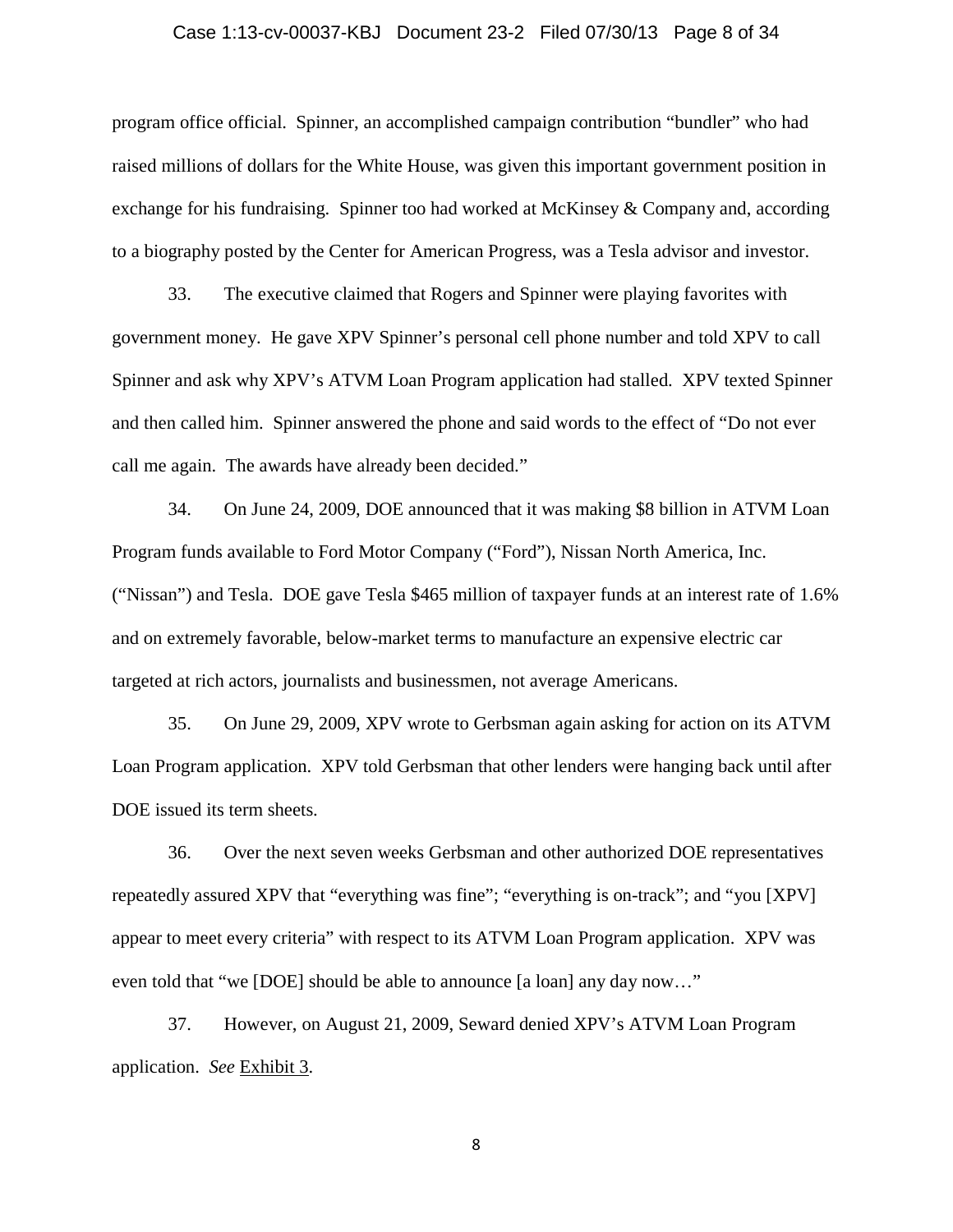#### Case 1:13-cv-00037-KBJ Document 23-2 Filed 07/30/13 Page 9 of 34

38. Seward said XPV's application was "determined to be eligible" in accordance with the "evaluation criteria" in 10 C.F.R. § 611.103 but that DOE was "not in a position to award every eligible application [ATVM Loan Program funds]." He also said necessity required DOE to "choose applications that are most likely to use [ATVM Loan Program] proceeds in a way that will best achieve the goals of the program" and that XPV's application was rejected on this basis after a "merit review." Seward did not disclose the criteria DOE used to weigh competing qualified applications or explain how or why XPV fell short in the "merit review."

39. XPV then asked DOE to specify its reasons for denial.

40. In an email to DOE's Chris Foster, XPV requested DOE's merit review documents and asked how DOE could reasonably conduct a ten-month comparative merit review of XPV's ATVM Loan Program application without working with a single company engineer or senior project staff member for even one percent of the time that DOE staff spent with Tesla, Nissan, Ford and/or Fisker during the same period of time.

41. Foster did not answer.

42. On or about August 26, 2009, XPV called Foster directly and Foster picked up the phone.

43. Foster told XPV that he would pull XPV's file and read to XPV the reasons given there for DOE's denial.

44. Foster said that the file indicated that DOE had denied XPV's application because XPV's SUV did not use E85 gasoline; XPV was not planning on building "enough" vehicles; XPV was not planning on government sales; XPV's electric motors and batteries were too futuristic and not developed for commercial use; XPV's SUV was a "hydrogen car"; and XPV had underestimated the cost of metal body fabrication.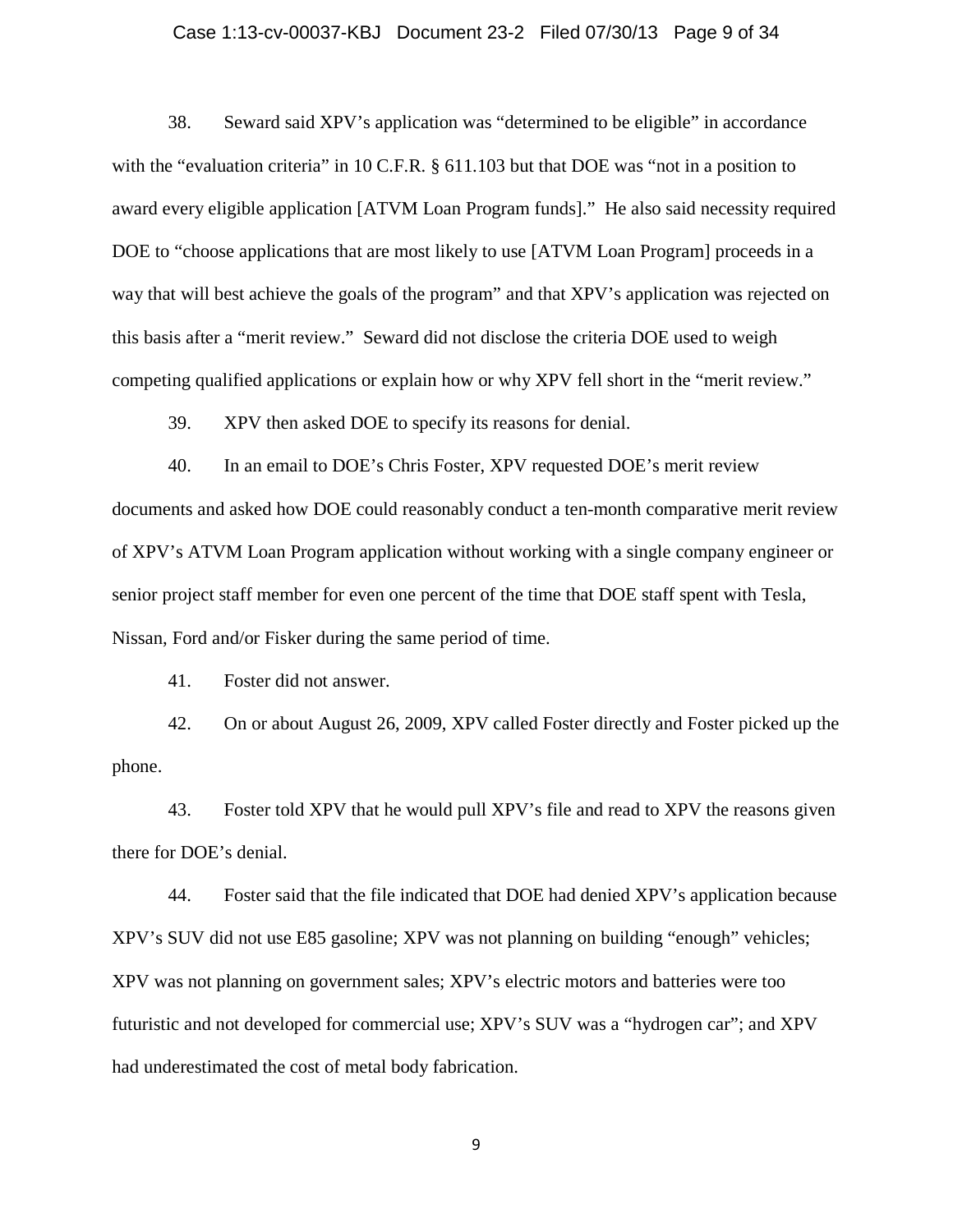## Case 1:13-cv-00037-KBJ Document 23-2 Filed 07/30/13 Page 10 of 34

45. At all times relevant, however, Defendants had actual knowledge that the "reasons" given for denying XPV's ATVM Loan Program application were baseless pretexts.

46. First, none of the politically-connected ATVM Loan Program winners used E85 gasoline in all-electric vehicles.

47. Second, XPV's SUV was designed for fast and inexpensive mass production. This is why it was based on the use of commonly available parts from existing commercial sources with multiple points of supply and why it could be sold at a base price of only \$20,000. Unlike the vehicles produced by the government crony companies funded by DOE, XPV's SUV was not merely a specialty product aimed at rich people seeking to make a social or political statement through their choice of vehicle. Instead, it was designed to be affordable and available to the vast majority of American families and consumers, thereby ensuring that there would be a mass market and a high volume of potential sales.

48. Third, XPV's business plan specifically provided for large government and fleet sales. Defendants were aware this plan had been developed by an experienced automotive fleet sales expert responsible for over \$2 billion in sales for domestic automakers.

49. Fourth, XPV's SUV's "futuristic" electric motor and battery configuration had been in commercial and government use for decades.

50. Fifth, XPV's SUV was an electric and not a hydrogen vehicle.

51. Sixth, XPV's SUV minimized the number of metal parts, using safer and easier to source and fabricate polymers and plastics.

52. As XPV was explaining to Foster that the "reasons" given for denial were actually no reasons at all, Seward entered Foster's office and directed him to terminate the call. Seward told Foster to advise XPV that it would receive a letter from DOE with respect to its concerns.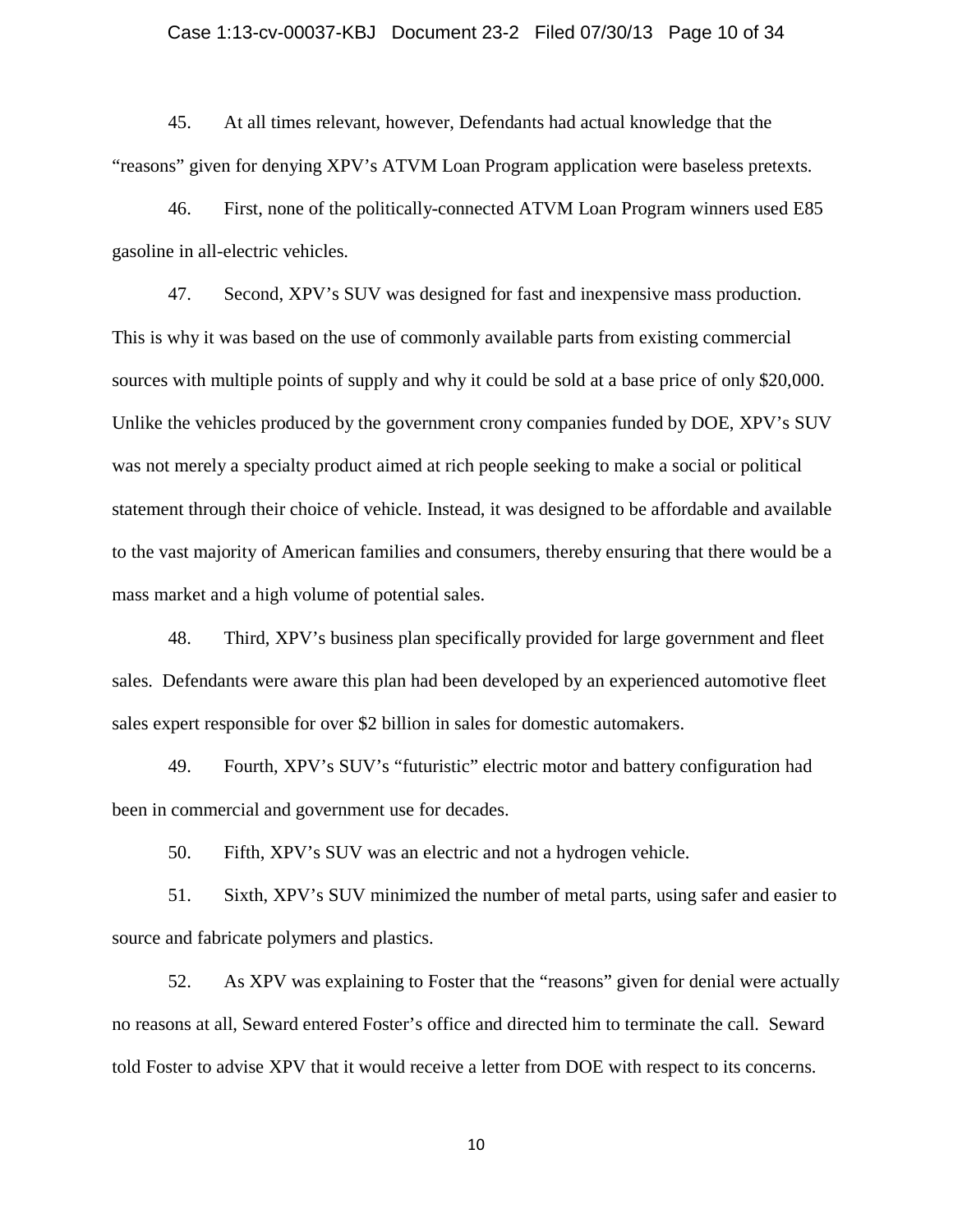## Case 1:13-cv-00037-KBJ Document 23-2 Filed 07/30/13 Page 11 of 34

53. Despite the passage of weeks, no letter was forthcoming.

54. Therefore, on September 21, 2009, XPV wrote to Chu requesting reconsideration of DOE's ATVM Loan Program denial. *See* Exhibit 4. In this letter, XPV demonstrated that the "reasons" for DOE's denial read by Foster from XPV's file were false. It asked Chu to explain why DOE staff repeatedly assured XPV that approval would be forthcoming and that no additional information was necessary; to describe the merit review criteria; and to justify why government cronies that applied for ATVM Loan Program funds after XPV were reviewed earlier, given the benefit of extensive access to and interaction with DOE staff (a benefit denied to XPV), and then awarded funds.

55. On October 23, 2009, Seward wrote to XPV. *See* Exhibit 5. He did not answer XPV's questions. Instead, he attempted to backfill the record with new but equally baseless justifications for the denial of XPV's qualified application.

56. To begin with, Seward said that XPV's application was "deemed Substantially Complete on November 10, 2009." In fact, XPV's application had been deemed substantially complete on December 31, 2008.

57. Seward said that the "proposed technology appeared…to be at a development stage and not yet ready for commercialization" and that the "assumption that the vehicle concept would be ready for production in three years" was a "significant weakness" due to the "high level of risk associated with the design." In fact, XPV's SUV technology had been in use commercially by the U.S. Department of Defense, NASA and the automobile industry; the politically-connected companies that were awarded ATVM Loan Program funds were no further ahead in production than XPV; and elements of XPV's "high risk design" were already in use by Toyota and Nissan in the retail consumer market worldwide.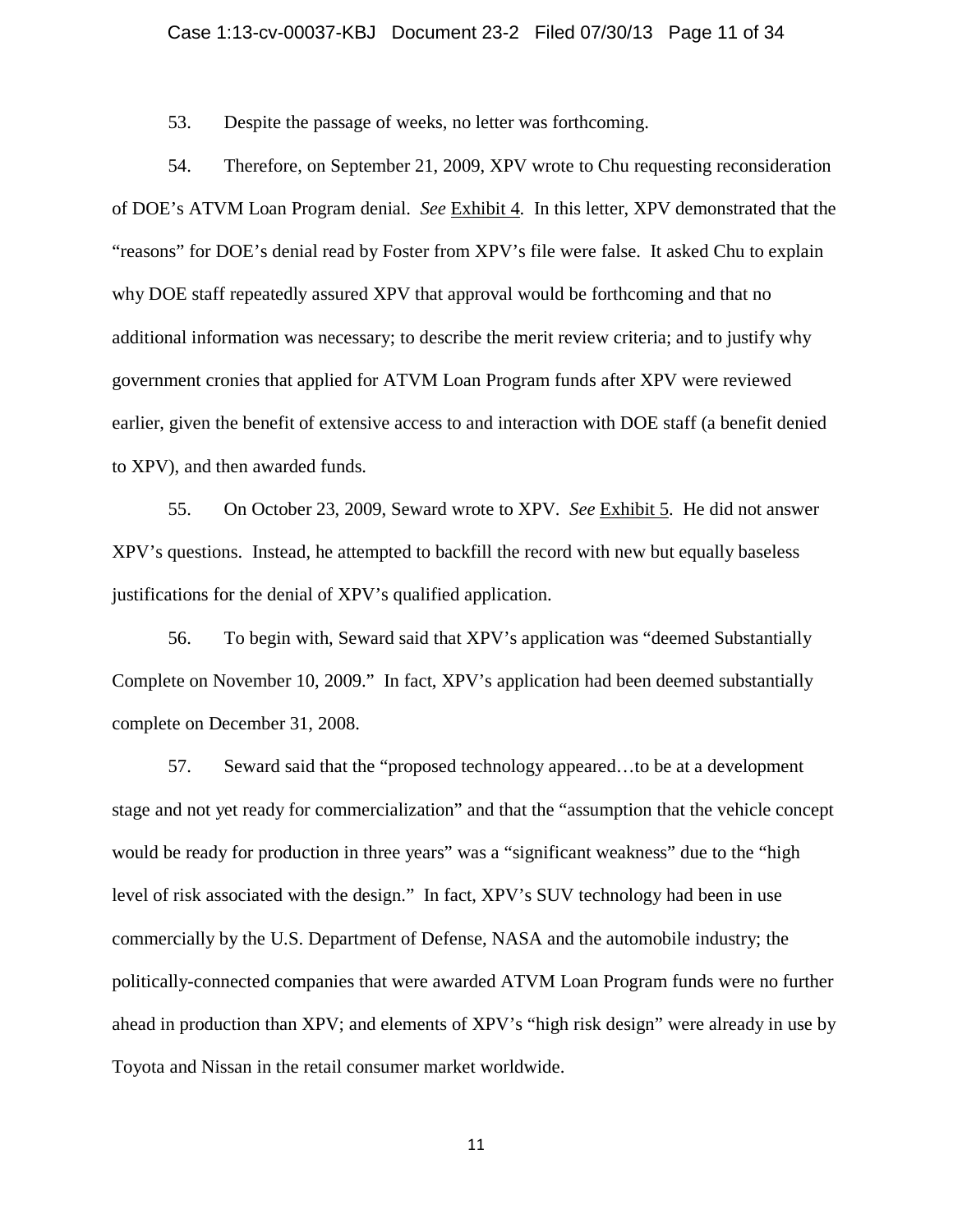## Case 1:13-cv-00037-KBJ Document 23-2 Filed 07/30/13 Page 12 of 34

58. Seward said "the proposed project's impact on fuel economy…was determined to be weak." In fact, non-gasoline powered automobiles were uniformly acknowledged by DOE and other industry experts as the most significant source of fuel economy improvement. Moreover, XPV's SUV promised better fuel economy than any of the ATVM Loan Program "winners" (Tesla, Nissan, Ford or Fisker) proposed or actually offer to this day.

59. Seward said "A review of the advanced fuels in your project and the feasibility of that energy source…was questionable." In fact, the fuels, products and subparts of the "questionable" energy source are readily available to consumers at REI Sporting Goods, Amazon.com and Safeway supermarkets, among other places.

60. Seward said "A review of the calculations and assumptions supporting your claims for reductions in petroleum use were deemed to be unrealistic." In fact, XPV's calculations and assumptions were confirmed by institutional research and white papers from respected government and university agencies.

61. Seward said that XPV's project "may be commercializable in the future, but is far too early in the development process to qualify" for ATVM Loan Program funds. In fact, XPV was at least as far along in the "development process" as Tesla and Fisker, the politicallyconnected companies funded by Defendants.

62. Seward's letter was the first time any of these issues had been raised by Defendants with XPV, notwithstanding ten months of "review" including multiple meetings, phone calls and emails.

63. In fact, not only had Defendants never before raised these "issues" with XPV, it had affirmatively declined, over a period of months, to seriously consult with XPV's engineers and denied XPV the "interactive" review that they had promised to give in April 2009, and that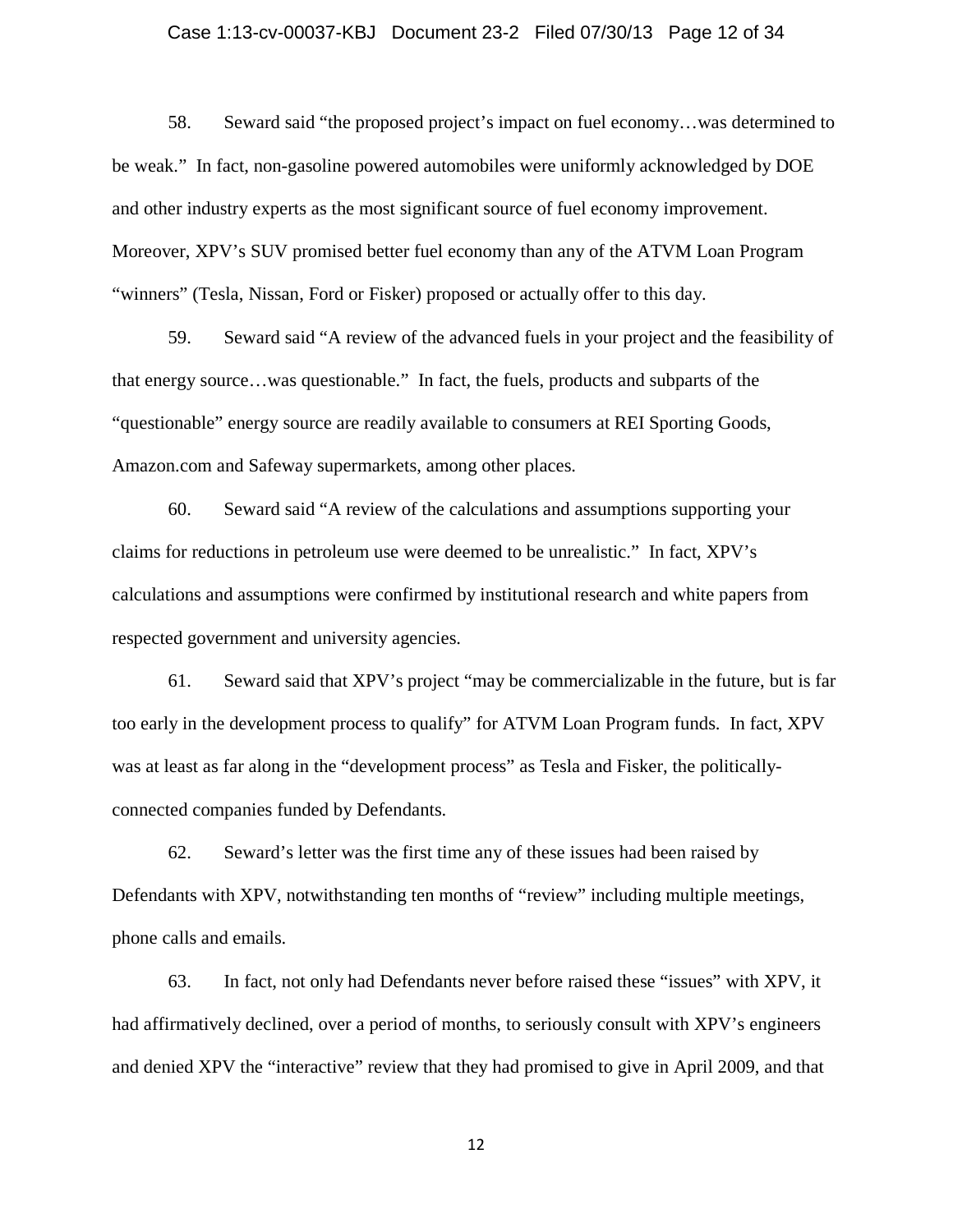## Case 1:13-cv-00037-KBJ Document 23-2 Filed 07/30/13 Page 13 of 34

they had in fact given to the politically-connected ATVM Loan Program winners Tesla and Fisker.

64. Critically, Defendants did *not* say in Seward's October 21, 2009, letter or anywhere else that XPV had offered inadequate security for the loan; that XPV was a repayment risk; that XPV had failed to demonstrate that there was a "reasonable prospect of repayment" of the proposed loan; that XPV had failed to demonstrate it was capable of building, distributing or selling the proposed SUV; or that XPV had failed to demonstrate "financial viability without the loan" as required by law.

65. To this day, neither Foster nor Chu nor Seward nor anyone else at DOE has ever provided XPV with DOE's "merit review" evaluation records and criteria.

66. At all times relevant, XPV qualified for the requested ATVM Loan Program funds pursuant to 10 C.F.R. Part 611. DOE has repeatedly refused Freedom of Information Act requests aimed at securing disclosure of these records and criteria.

67. At all times relevant, XPV had numerous and viable offers from and business opportunities with potential investors, manufacturing partners, distributors and customers. However, Defendants' wrongdoing, including their purposeful delay and baseless denial of XPV's ATVM Loan Program application, denied XPV the benefit of these business opportunities.

#### Limnia's ATVM Application

68. On or about February 1, 2009, Limnia applied for \$15 million in ATVM Loan Program funds to produce a "best of breed and state of the art" advanced technology vehicle energy storage system using Limnia's patented technology. Sandia was designated as a key subcontractor in this effort.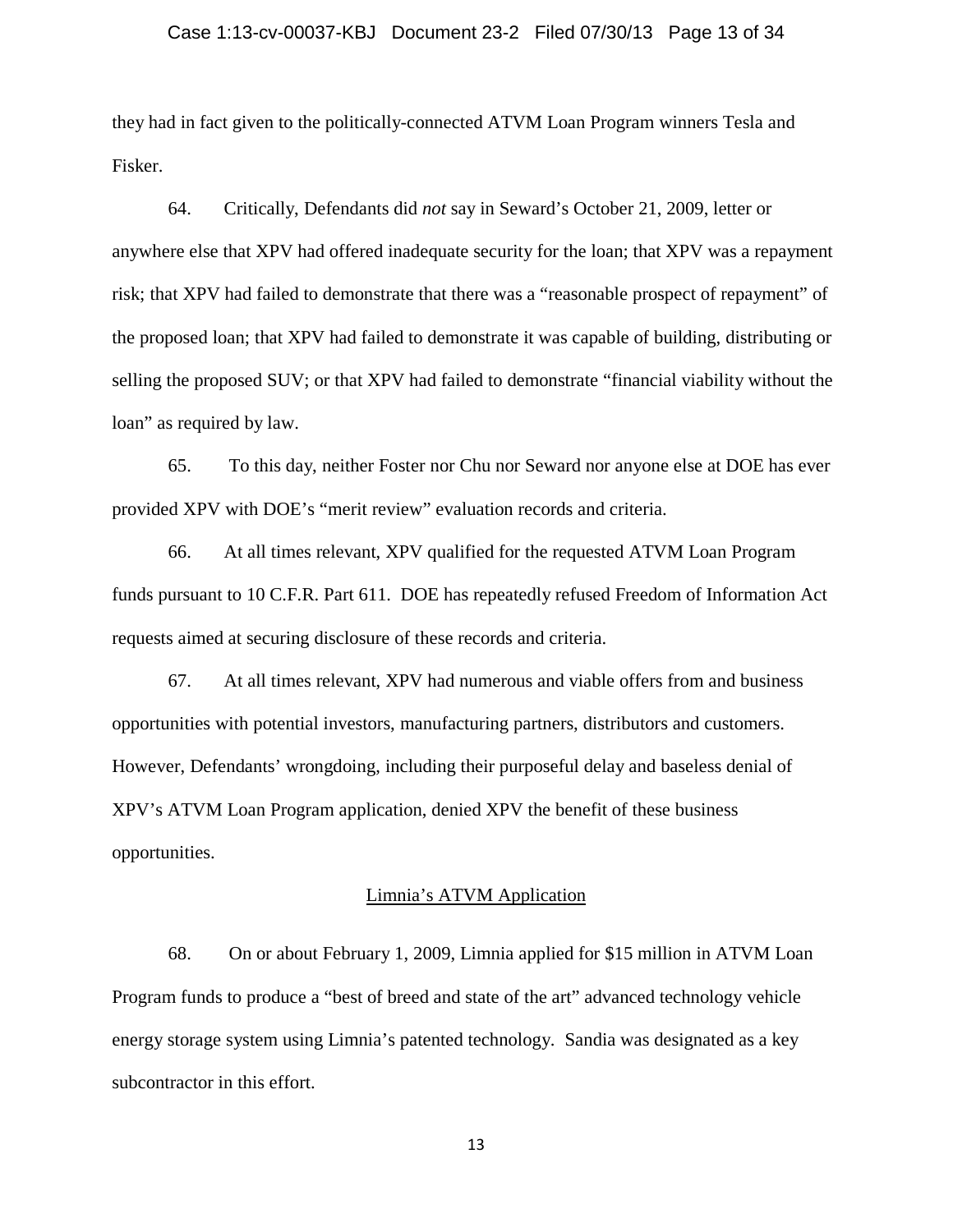#### Case 1:13-cv-00037-KBJ Document 23-2 Filed 07/30/13 Page 14 of 34

69. On April 10, 2009, Seward denied Limnia's application on the grounds that the components "do not appear to be designed for installation in an advanced technology vehicle…" *See* Exhibit 6. However, these grounds were false and a mere pretext to preserve ATVM Loan Program funds for government-favored companies and/or to protect those companies from competition.

70. On April 11, 2009, Limnia requested reconsideration, reminding Seward that the relevant patents provided stated that the components in question were meant for use in advanced technology vehicles; that Sandia's vehicle technologies group was the prime subcontractor for the project; and that DOE had funded the technology's development specifically for such use. *See* Exhibit 7.

71. On May 13, 2009, Seward again denied Limnia's application because the technology was "not installed in the advanced technology vehicle." This time, though, he asked for more information. *See* Exhibit 8.

72. On June 3, 2009, Limnia responded with the requested information. It again requested reconsideration, pointing out that the components in question "*must* be installed prior to use in an advanced technology vehicle and are, accordingly, designed for such installation and therefore [are]…'qualifying components.'" *See* Exhibit 9.

73. Defendants never responded to this letter.

74. At all times relevant, Limnia qualified for the requested ATVM Loan Program funds pursuant to 10 C.F.R. Part 611.

#### Limnia's LGP Application

75. At all times relevant, DOE recognized that the LGP application fees and process were unduly onerous and burdensome.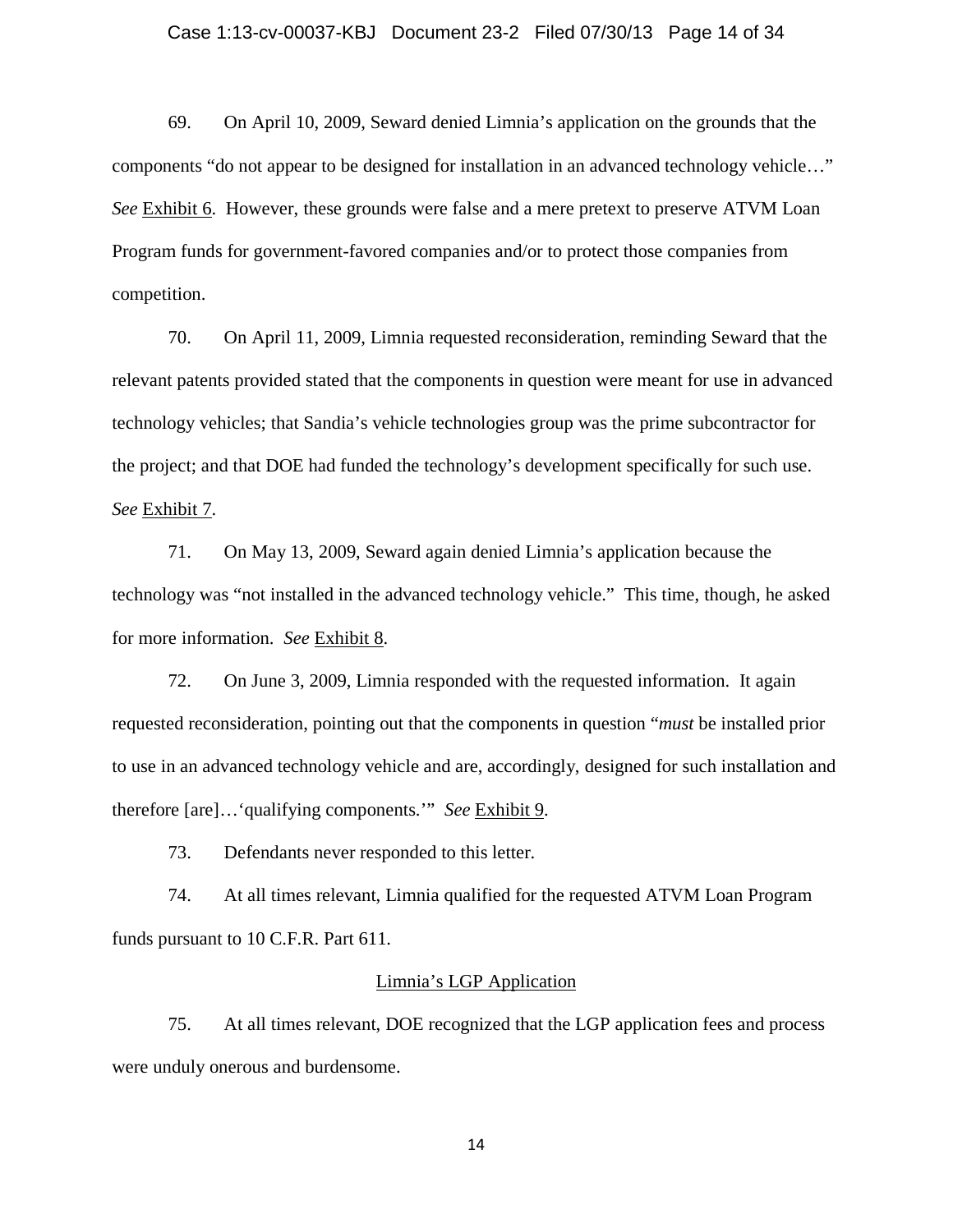## Case 1:13-cv-00037-KBJ Document 23-2 Filed 07/30/13 Page 15 of 34

76. On or about February 1, 2009, Limnia participated in a conference call with John Podesta, Chu, and Interior Secretary Kenneth Salazar, during which Chu said he felt the LGP fee and process were unduly onerous and burdensome. Chu further promised to waive the application fee.

77. Relying on this promise, Limnia filed a LGP application on or about February 10, 2009, with a cover letter stating that it was Limnia's understanding Defendants had waived the application fee.

78. Limnia heard nothing from DOE until February 26, 2009, the application deadline. On that day, DOE's Myrtle Gross called and said that the initial application fee of \$18,000 had to be paid by midnight for Limnia's LGP application to be considered. This was Limnia's first and only notice that Defendants had reneged on their promise to waive the LGP application fee.

79. Limnia had the funds to make payment but could not complete the transaction by the midnight deadline. Therefore, it considered the matter as closed.

80. On February 27, 2009, Daniel Tobin, DOE's Loan Programs Office Senior Investment Officer, called and said that there were "a few days of flexibility" to send in the application fee and promised to provide wire instructions. Tobin also promised to "pre-review" the application and to call back with feedback for Limnia's investors.

81. Over the next six weeks, Limnia sent Defendants emails and letters, and made phone calls, seeking what Tobin had promised. However, Limnia never heard back from Tobin or anyone else at DOE. Instead, on April 9, 2009, Limnia received an email from Tobin dismissing it from the LGP without recourse. *See* Exhibit 10.

82. Limnia requested reconsideration, which Defendants denied.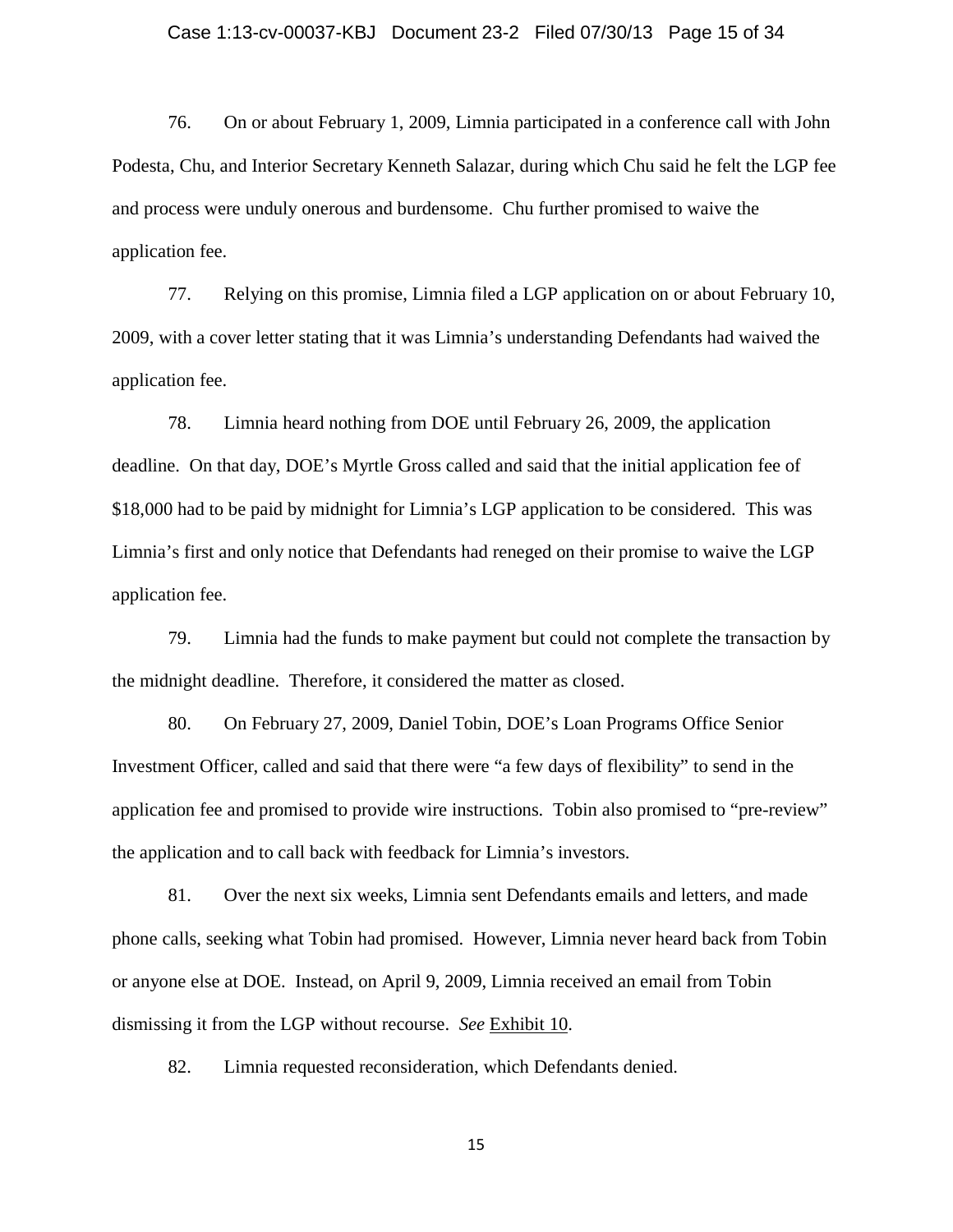#### Defendants' Cronyism And Program Abuses

83. Because DOE's "merit review" criteria and process were so opaque, the taxpayerfunded ATVM Loan Program and LGP became cash cows for government cronies.

84. Politics and political pressure infected these programs, shaping, in whole or in part, the judgment of the agency's ultimate decision makers, including Defendants Chu and Seward, their staffs, advisors and consultants.

85. In February 2011, GAO issued an investigative report on DOE's ATVM Loan Program. *See* Exhibit 11 "Advanced Technology Vehicle Loan Program Implementation Is Under Way, but Enhanced Technical Oversight and Performance Measures Are Needed," GAO-11-145 (Feb. 28, 2011).

86. GAO found that DOE had made billions in loans without engaging "engineering expertise needed for technical oversight." As a result, GAO said "DOE cannot be adequately assured that the projects will be delivered as agreed."

87. Furthermore, GAO found that "DOE has not developed sufficient performance measures that would enable it to fully assess the extent to which it has achieved its…program goals" contrary to sound administrative agency practices.

88. Defendants' irrational failure to employ appropriate engineering expertise for application reviews, and their arbitrary and capricious refusal to use objective performance measures facilitated the politicization of DOE's loan programs.

89. In truth, Defendants used the ATVM Loan Program as nothing more than a veil to steer hundreds of millions of taxpayer dollars to government cronies, including Tesla and Fisker.

90. For example, Tesla's loan of \$465 million, announced on June 24, 2009, was obtained in whole or material part through the efforts and influence of political patrons.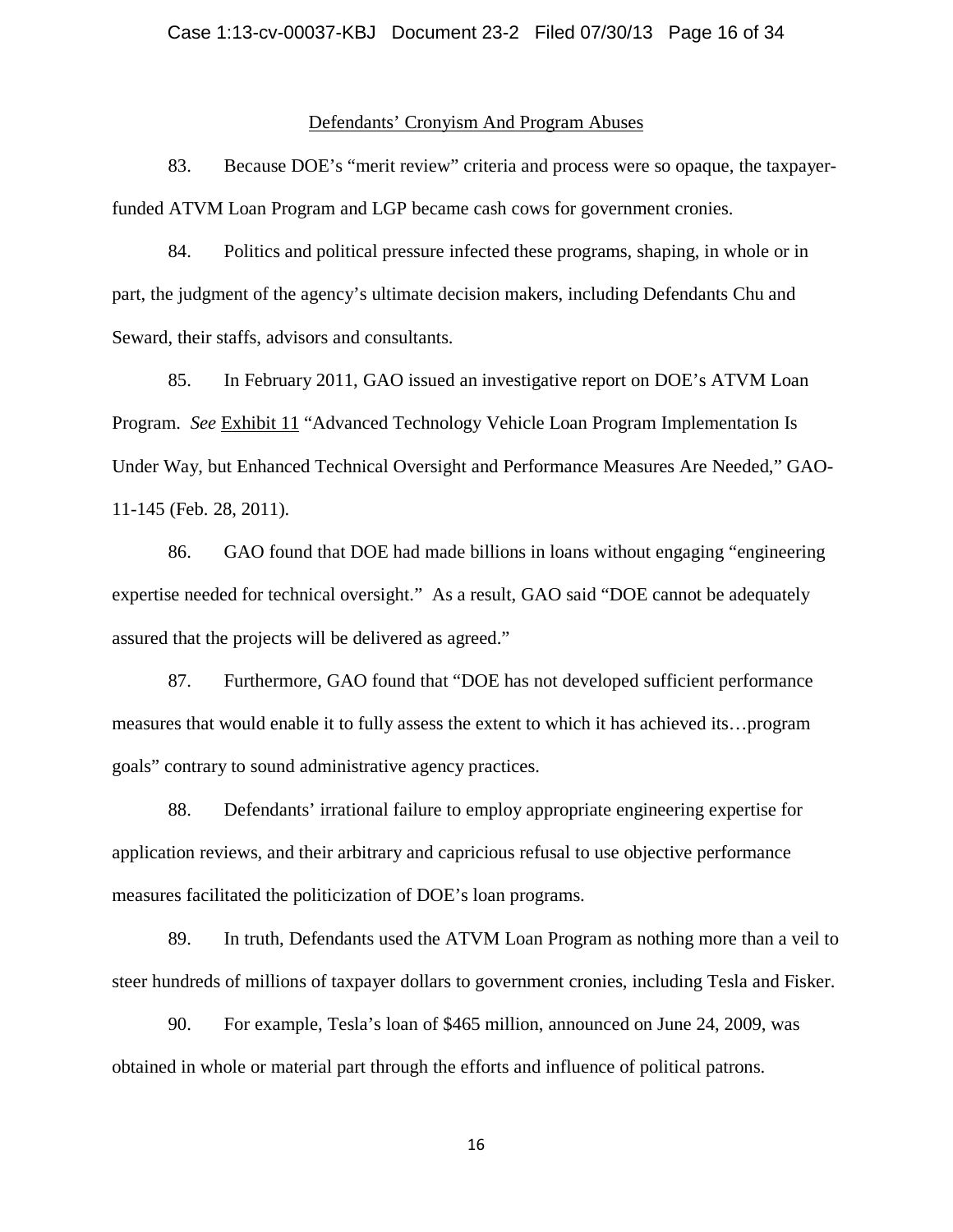#### Case 1:13-cv-00037-KBJ Document 23-2 Filed 07/30/13 Page 17 of 34

91. These patrons included Steven Westly, who was a major campaign contributions "bundler" for the White House. Westly's fundraising bought him special White House access and an appointment on a key DOE advisory board. Upon information and belief, Westly sat on Tesla's board from March 2007 to December 2009, during the time when DOE gave Tesla \$465 million taxpayer dollars.

92. These patrons also included DOE's Steven Spinner, an accomplished campaign contribution "bundler" whose fundraising had bought him a primary role in DOE's Loan Program Office. Upon information and belief, Spinner, too, was at all times relevant a Tesla investor and advisor.

93. Tesla's patrons' contributions, and the political access secured thereby, were material factors in Defendants' favorable treatment of and preferences for Tesla during the ATVM Loan Program application process and in Defendants' decision to lend Tesla nearly half a billion taxpayer dollars at highly favorable below-market rates and terms.

94. Predictably, Tesla's business results have not justified Defendants' special favors.

95. For example, Tesla, using taxpayer money to build a luxury vehicle aimed at rich actors, media personalities and businessmen, has repeatedly missed production targets, burned through cash and required DOE to repeatedly renegotiate loan terms to survive.

96. On November 12, 2012, Tesla notified the Securities and Exchange Commission that:

On January 20, 2010, we entered into a loan facility with the Federal Financing Bank (FFB), and the Department of Energy (DOE), pursuant to the Advanced Technology Vehicles Manufacturing (ATVM) Incentive Program. This loan facility was amended in June 2011 to expand our cash investment options, in February 2012 to modify the timing of certain future financial covenants and funding of the debt service reserve account, and in June 2012 to allow us to effect certain initiatives in our business plan. We entered into another amendment with the DOE in September 2012 to remove our obligation to comply with the current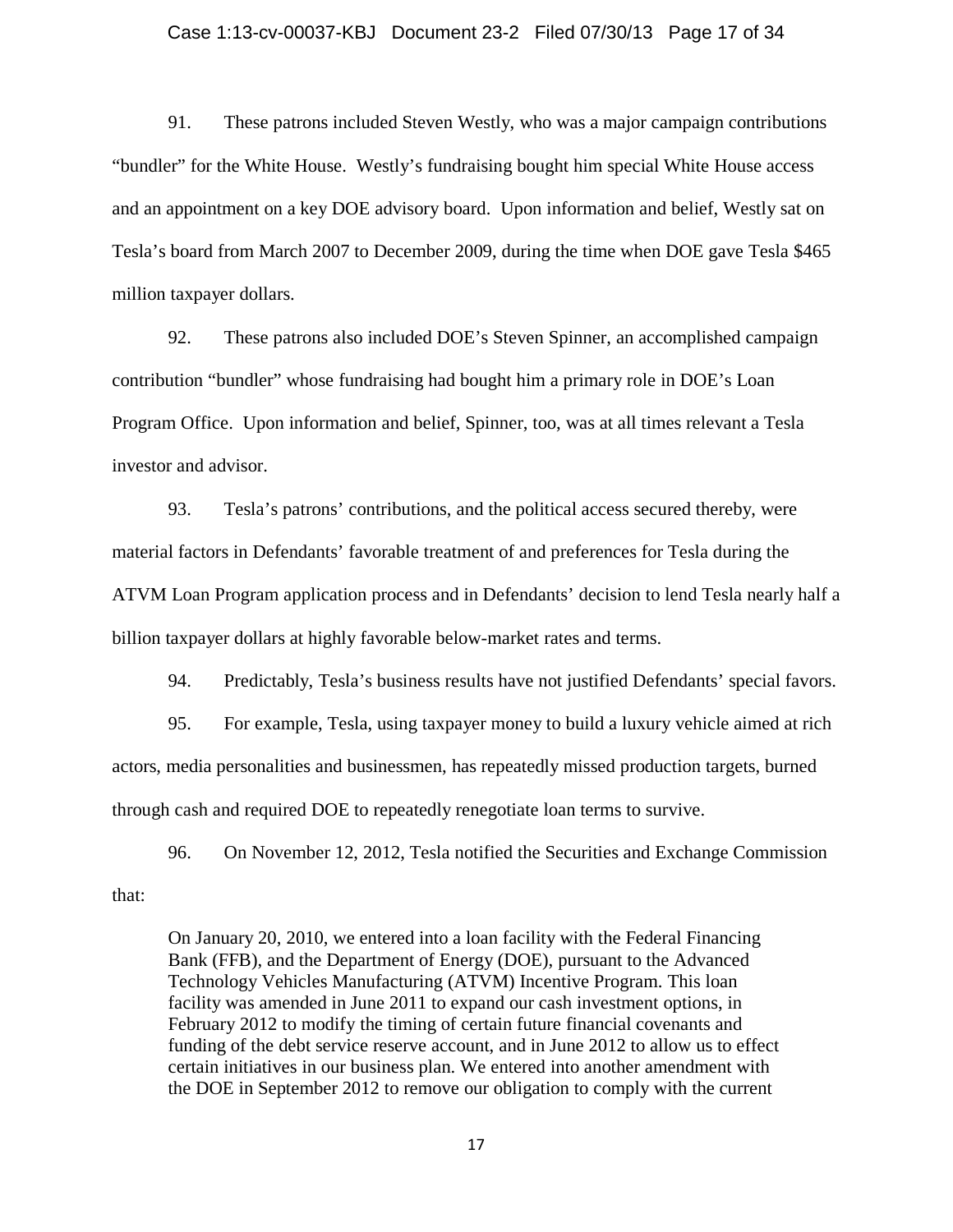ratio financial covenant as of September 30, 2012 and amend the timing of prefunding the principal payment due in June 2013. Under the DOE Loan Facility, the FFB has made available to us two multi-draw term loan facilities in an aggregate principal amount of up to \$465.0 million. Up to an aggregate principal amount of \$101.2 million had been made available under the first term loan facility to finance up to 80% of the costs eligible for funding for the powertrain engineering and the build out of a facility to design and manufacture lithium-ion battery packs, electric motors and electric components (the Powertrain Facility). Up to an aggregate principal amount of \$363.9 million has been made available under the second term loan facility to finance up to 80% of the costs eligible for funding for the development of, and to build out the manufacturing facility for, our Model S sedan (the Model S Facility). Under the DOE Loan Facility, we are responsible for the remaining 20% of the costs eligible for funding under the ATVM Program for the projects as well as any cost overruns for each project. As of August 31, 2012, we have fully drawn down the aforementioned facilities.

97. In other words, Tesla has spent all of the taxpayer funds it was given but needs

new ATVM loan repayment terms because it cannot keep its original commitments.

98. In 2008, Tesla promised to construct a factory in 2009 and then begin mass

production of the vehicle known as the "Model S." On November 7, 2012, it reported delivering

a total of 256 such vehicles. Between 2008 and 2012, Tesla sold fewer than 2,500 of its

"Roadster" models worldwide. Now it promises "mass production" of the "Model S" will begin

in 2013.

99. Fisker's ATVM Loan Program application for \$528.7 million, announced on

September 22, 2009 (approximately a month after Defendants had rejected XPV's qualified ATVM Loan Program application), also was obtained in whole or in material part through the

efforts and influence of political patrons on Defendants Chu and Seward.

100. Fisker's patrons were John Doerr and the investment firm of Kleiner, Perkins, Caufield & Byers ("KPCB"). At all times relevant, Doerr was a KPCB partner along with former Vice President Al Gore, among others, and KPCB was a Fisker investor. Doerr and his partners donated millions to the 2008 Obama campaign and related Democrat political causes,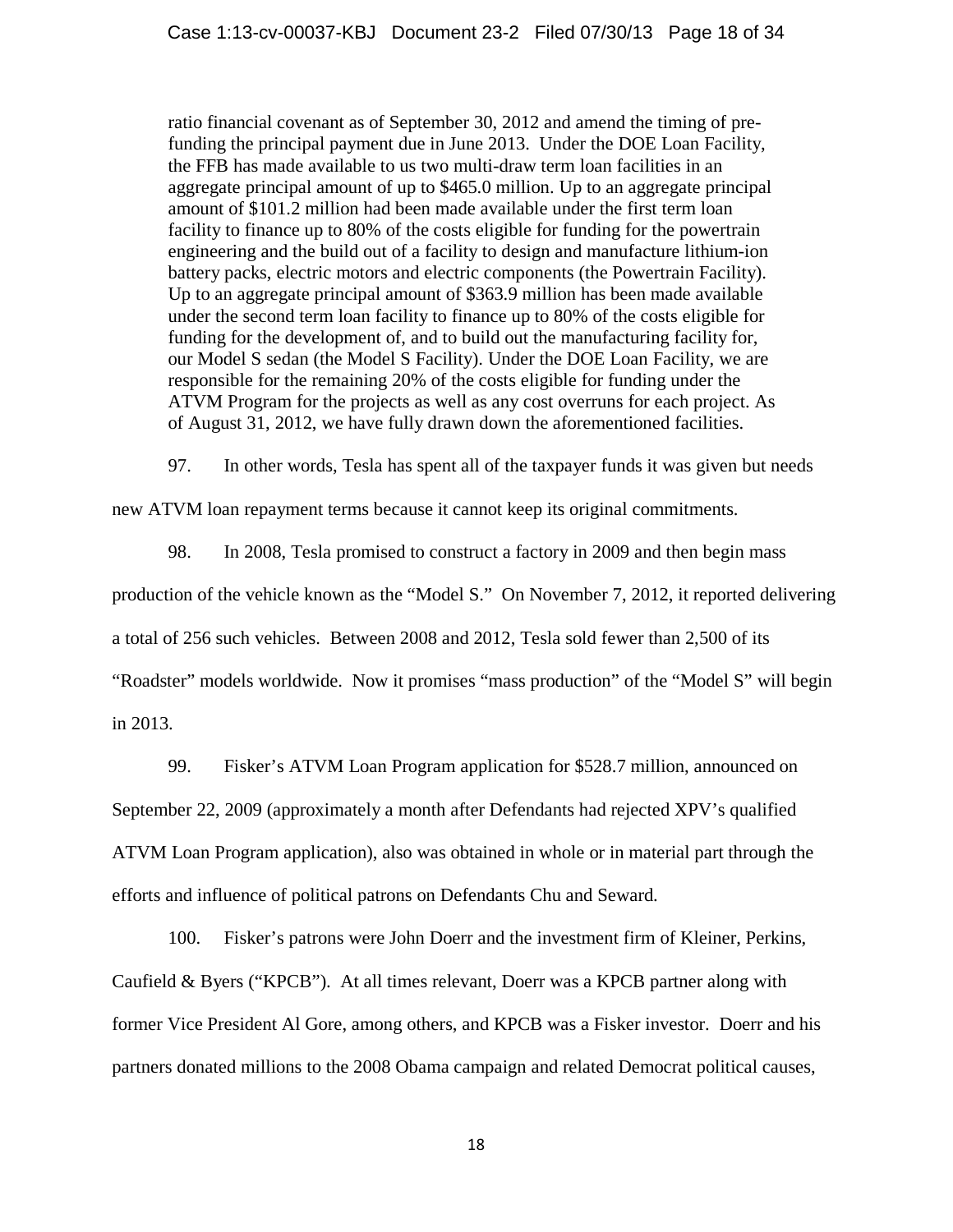## Case 1:13-cv-00037-KBJ Document 23-2 Filed 07/30/13 Page 19 of 34

buying preferential government treatment for their business interests. Among other things, Doerr's political contributions earned him high-level White House access and a seat on the President's Council on Jobs and Competitiveness.

101. Contributions by Fisker's patrons, and the political influence secured thereby, were material factors in Defendants' favorable treatment of and preferences for Fisker during the ATVM Loan Program application process and in Defendants' decision to lend Fisker over half a billion taxpayer dollars at highly favorable below-market rates and terms.

102. Predictably, Fisker's performance has not justified Defendants' favors.

103. For example, DOE gave Fisker approximately \$169.3 million for "engineering integration" of a high-cost electric luxury car in Finland, and approximately \$359 million for manufacturing a low-cost plug-in hybrid sedan in the U.S. known as "Project Kx." *See* Exhibit 12 "Conditional Commitment Letter by and between United States Department of Energy and Fisker Automotive, Inc. – Execution Copy (Sept. 18, 2009)."

104. Defendants committed approximately \$359 million to Project Kx without seeing a prototype or properly verifying Fisker's engineering, sales and supply chain claims. Nevertheless, DOE asserted in a White House Press release that Fisker's loan would "create or save about 5,000 jobs" just for domestic parts suppliers" and parroted Fisker's claim that "up to 75,000–100,000 [Project Kx] vehicles will roll off assembly lines in the U.S. every year beginning in late 2012."

105. Fisker did not make Kx prototype available to the public or begin Kx production in 2010.

106. Fisker did not make a Kx prototype available to the public or begin Kx production in 2011, although it promised "mass production" would begin by the end of 2012.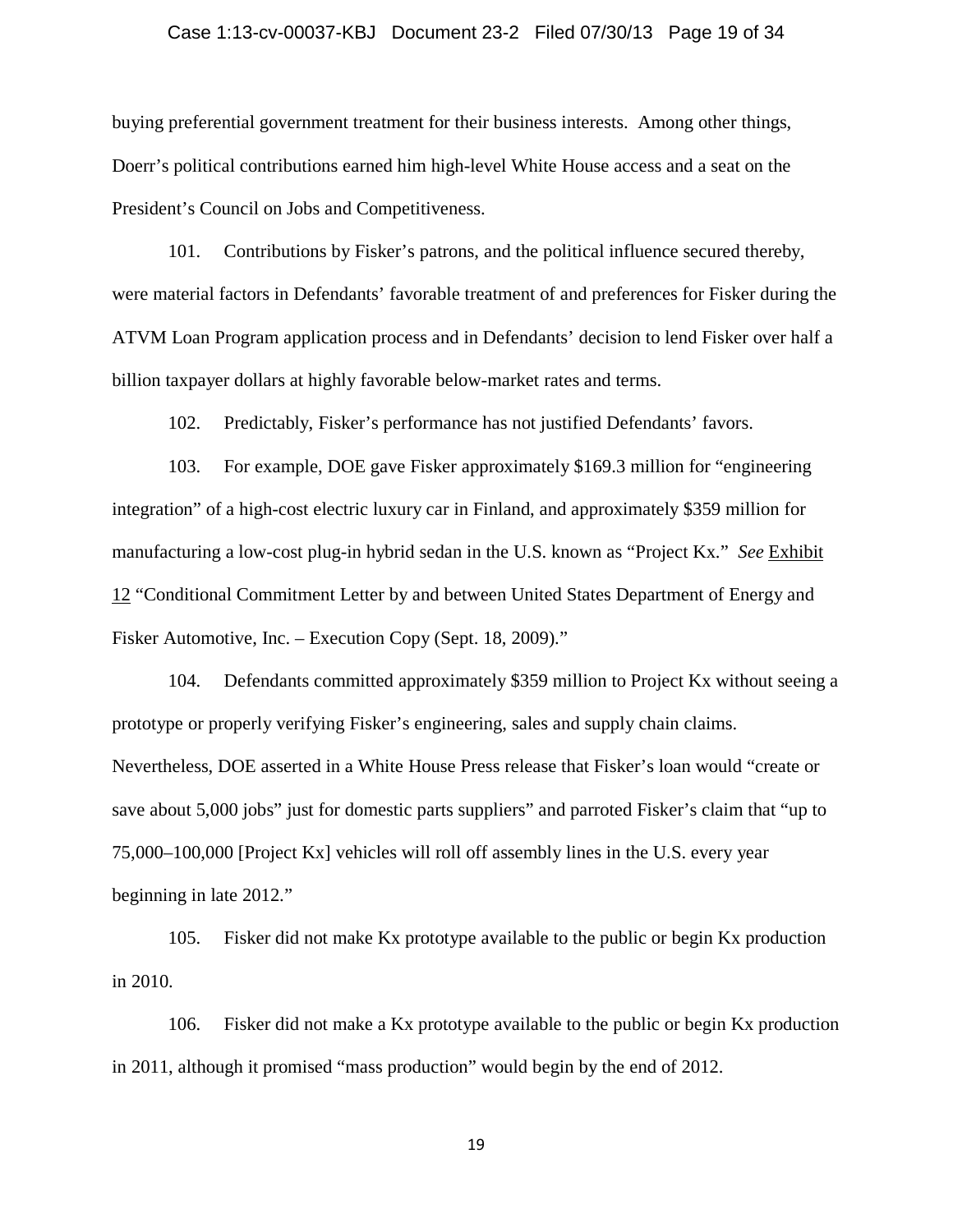## Case 1:13-cv-00037-KBJ Document 23-2 Filed 07/30/13 Page 20 of 34

107. On or about February 7, 2012, after Fisker had spent over \$170 million taxpayer funds, DOE froze its credit facility due to many missed deadlines. In June 2012, Fisker made the Kx prototype available to the public. The "low cost" sedan funded by Defendants in 2009 turned out to be a \$55,000 luxury car called the "Atlantic."

108. Defendants had said that 75,000–100,000 Fisker Kx cars would be rolling off domestic assembly lines by the end of 2012. On October 18, 2012, Fisker reported that mass production of the "Atlantic," which still has yet to begin, was delayed until 2014 or 2015.

109. Since 2008, Fisker has sold approximately 1,500 vehicles world-wide. Upon information and belief, the \$170 million of taxpayer money spent by Fisker to date has "saved or created" one hundred or fewer jobs.

110. In March 2012, and in response to complaints by Limnia and others, GAO reported on DOE's LGP performance. *See* Exhibit 13 "DOE Loan Guarantees: Further Actions Are Needed to Improve Tracking and Review of Applications," GAO-12-157 (March 2012).

111. GAO found that DOE treated LGP applicants inconsistently, favoring some and disadvantaging others; lacked systematic mechanisms for LGP applicants to administratively appeal adverse decisions; often ignored its own underwriting standards and skipped review steps; and re-reviewed rejected applications on an ad hoc basis. It also found that DOE's practice of "[o]mitting or poorly documenting reviews reduces LGP's assurance that it has treated applicants fairly and equitably."

112. In October 2012, emails released by Congress confirmed politics had impermissibly infected DOE's loan programs and were shaping the Defendants' judgment with respect to funding determinations. *See, e.g.* Exhibit 14 (Email from Jonathan Silver, former Executive Director, DOE Loan Programs Office, to James C. McCrea, DOE LPO credit advisor,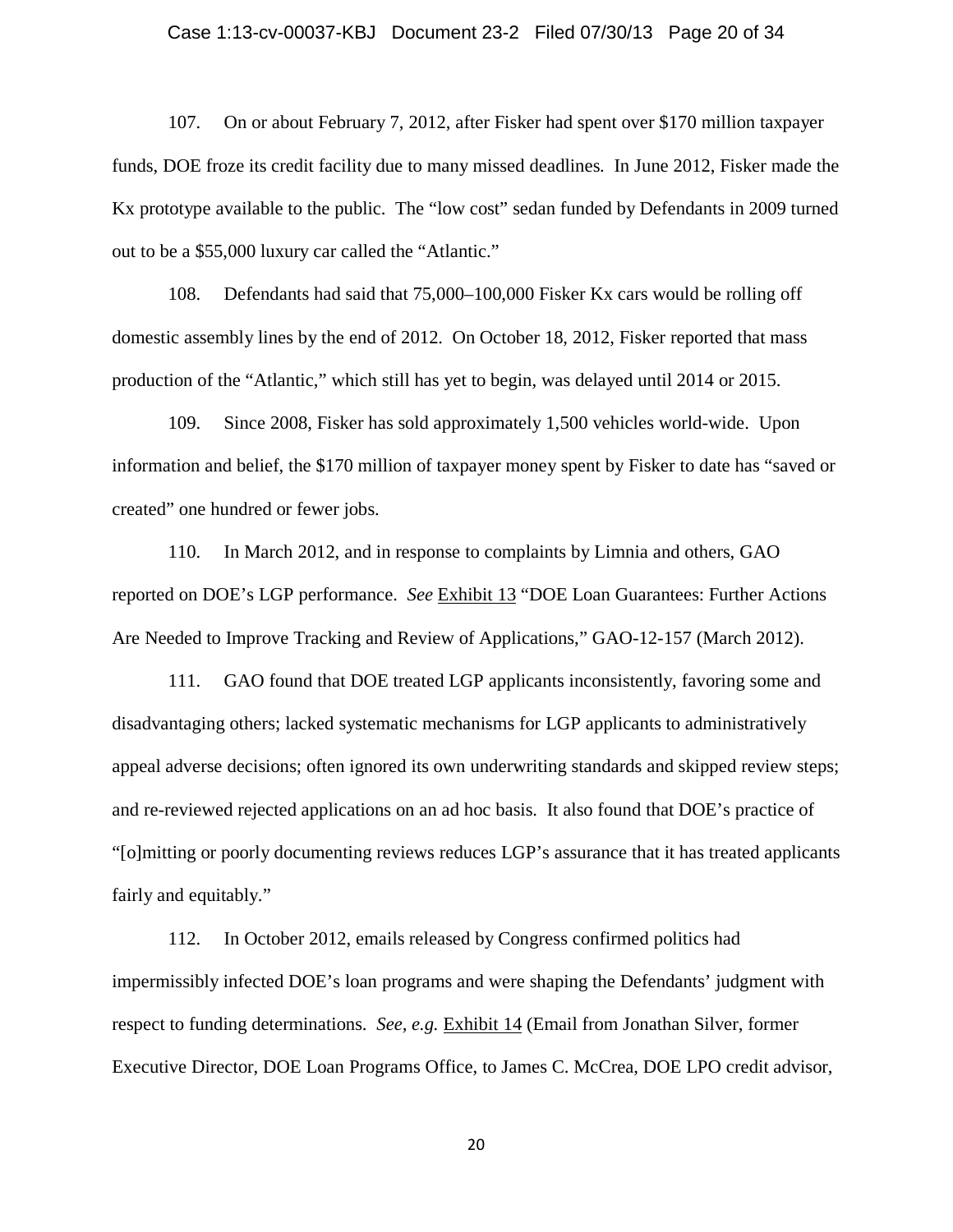## Case 1:13-cv-00037-KBJ Document 23-2 Filed 07/30/13 Page 21 of 34

dated June 25, 2010, stating "WH wants to move Abound [project] forward. Policy will have to wait..."); Exhibit 15 (Email from James C. McCrea to B. Oakley, dated September 9, 2010, stating "Pressure is on real heavy…due to interest from VP"); Exhibit 16 (Email from Monique Fridell to Kimberly Heimert, et. al., dated May 25, 2010, stating "DOE has made a political commitment to get Unistar through the approval process by 6/15"); Exhibit 17 (Email from James C. McCrea to Monique Fridell, et. al., dated June 1, 2010, stating "Secretary [of Energy]…is adamant that this transaction is going to OMB by the end of the day Fri if not sooner. Not a way to do things but a direct order.").

113. Thus, Defendants bent the rules for political favorites such as Sen. Harry Reid and Rep. Steny Hoyer, and government cronies received special personal access to high-ranking DOE loan program officials. *See, e.g.* Exhibit 18 (Email from James C. McCrea to "barbiar", dated December 5, 2009, stating "[Harry] Reid may be desperate. WH may want to help. Short term considerations may be more important than long term considerations and what's a billion anyhow?"); Exhibit 19 (Email from James C. McCrea to Julie Stewart, dated May 25, 2010, stating " $7<sup>th</sup>$  Floor has decided mid June CRB...there has been a commitment from S1 [Secretary Chu] to Steny Hoyer on this. Nothing like over committing and under delivering"); Exhibit 20 (Email from Brightsource Chairman John Woolard, an LGP applicant, to Jonathan Silver, DOE Loan Office Director, dated November 10, 2010, stating "Thanks for offering to meet at your house tomorrow morning." Silver replied "Came [sic] anytime. Guest bedroom is ready.")

## Defendants' Abuse of XPV and Limnia

114. Defendants did not review XPV's and Limnia's ATVM Loan Program applications in good faith and in accordance with DOE's regulations, policies and promises.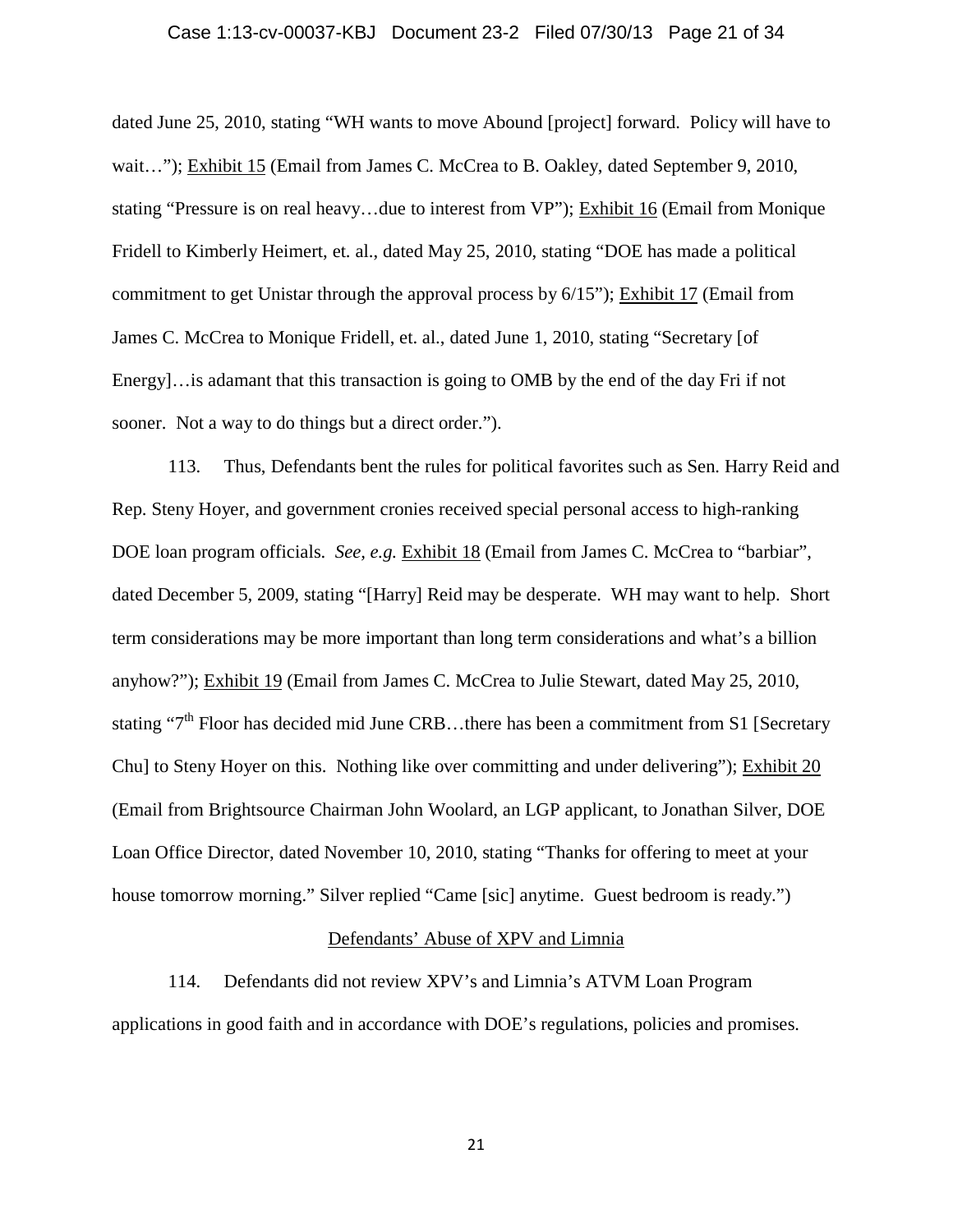## Case 1:13-cv-00037-KBJ Document 23-2 Filed 07/30/13 Page 22 of 34

115. Instead, Chu and Seward stonewalled XPV and Limnia to benefit Tesla, Fisker and others favored because of their political contributions and connections. This damaged XPV and Limnia severely.

116. To begin with, when Defendants "fixed" the ATVM Loan Program and LGP to benefit government cronies, they knowingly and intentionally rendered XPV's and Limnia's ATVM Loan Program and LGP applications futile. Through their multiple written and verbal representations, and the written and verbal representations of their subordinates, all of whom had actual and apparent authority to bind the agency, Defendants intentionally induced XPV, Limnia and others similarly situated to spend hundreds of thousands of dollars and invest thousands of hours of engineering and professional time on a meaningless snipe hunt.

117. Defendants' ATVM Loan Program abuses, including delaying term sheets and wrongly denying loans among other things, hamstrung XPV's and Limnia's ability to raise private capital, to begin production and to sell advanced technology vehicles to customers that were ready, willing, able and eager to buy XPV's SUV.

118. Defendants Chu and Seward skewed, manipulated and fixed DOE's ATVM Loan Program review to protect and advance the business and political interests of government cronies at XPV's and Limnia's expense. For example:

- a. Defendants made ATVM loans only to companies with political clout, contributions and influence-peddling patrons.
- b. Defendants discriminated among applicants based on political contributions and connections.
- c. Defendants: (1) changed the ATVM Loan Program funds distribution date and the "first in, first out" review process to benefit Tesla, Fisker and other politically-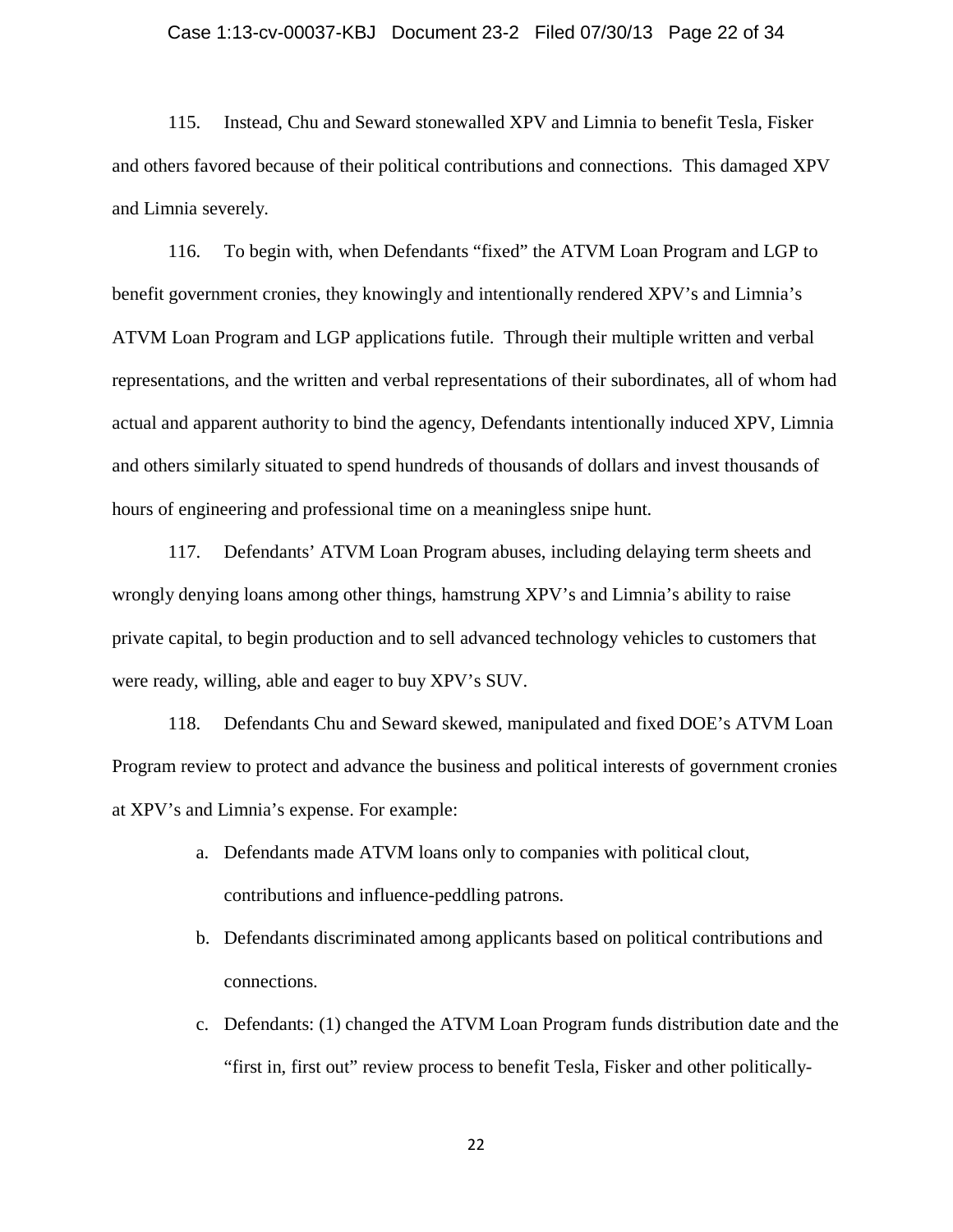connected companies; (2) arranged for Tesla, Fisker and others in the favored class to have their applications reviewed first; (3) arranged for Tesla, Fisker and others in the favored class to receive special favors from DOE officials and unique DOE staff assistance; and (4) arranged for Tesla, Fisker and others in the favored class to be walked through the "review" process, approved and then given money. However, XPV, Limnia and other similarly situated companies that lacked political connections and political patrons were denied these things. Instead, they were limited to pre-textual diligence and application reviews. For example, XPV spoke with Carol Battershel, who claimed to be the due diligence technical lead on XPV's ATVM Loan Program application. XPV offered complete access to company engineers and management to assist the review process. Battershel declined, saying that she had gotten everything she needed "off [XPV's] website."

- d. Defendants ignored standard commercial lending procedures and DOE's own rules, guidance and policies—including the use of competent engineers to carry out technical review and the consistent application of the same funding criteria to each application--whenever necessary to benefit government cronies.
- e. Defendants made final ATVM Loan Program and LGP review and funding decisions without material regard for DOE's published criteria and regulations. For example, in or about October 2009, XPV and Limnia were told by a DOE contractor that Seward had been angered by XPV's and Limnia's public complaints about DOE's loan program administration and that Seward told his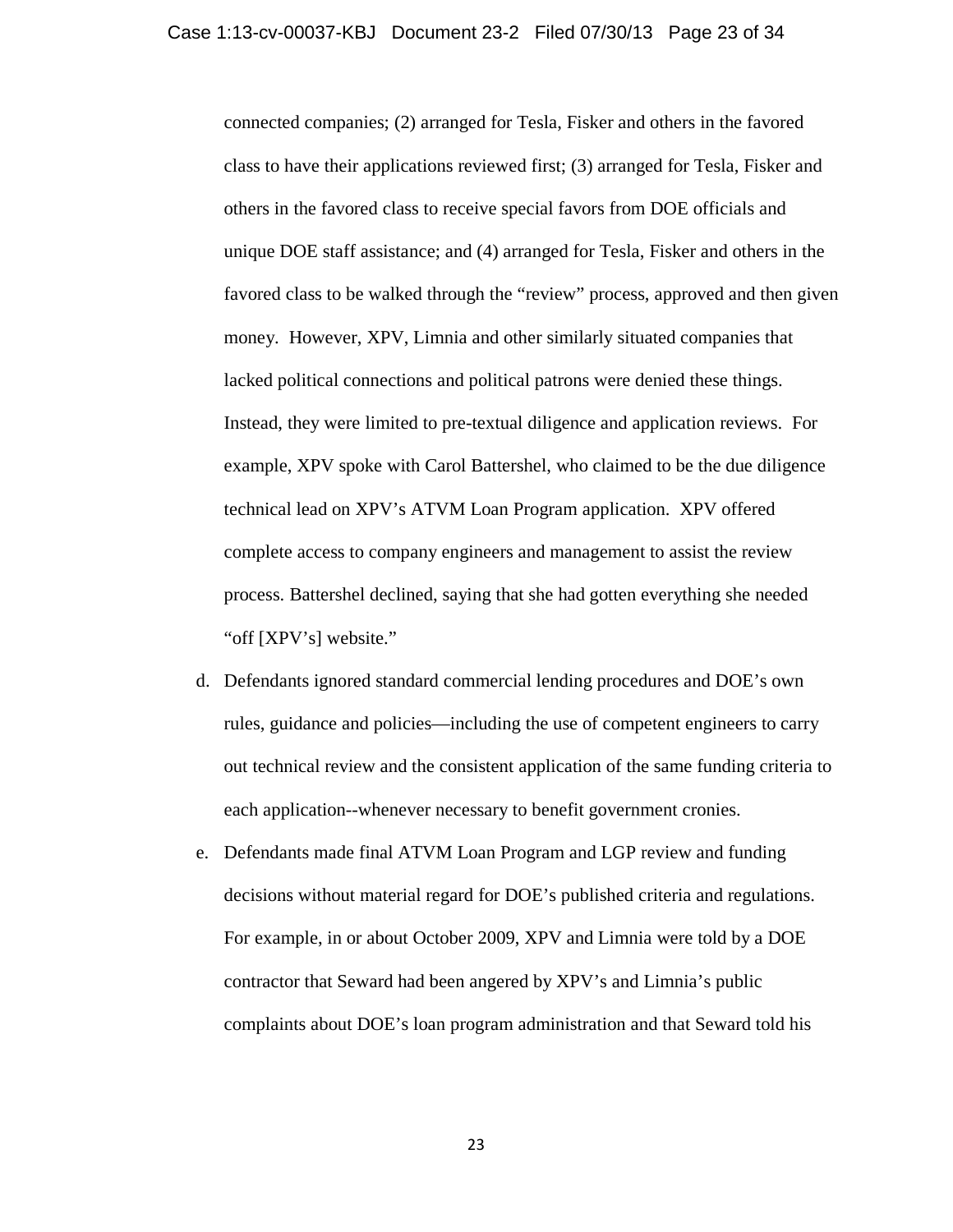staff in late 2008 that it would be "a cold day in hell before I let them [XPV and Limnia] get any money."

- f. Notwithstanding billions in lending authority; a Presidential directive to put "one million electric cars on the road"; and multiple qualified applicants (including XPV and Limnia), Defendants have not made even one ATVM loan since September 2009. Their refusal to give effect to Congressional and Presidential directives by making ATVM loans to *all* qualified applicants, up to the limit of their lending authority, is the result of a political decision to protect government favorites such as Fisker and Tesla from competition and not because of merit or other legitimate factors.
- g. Upon information and belief and at all times relevant, Defendants "carved out" funds from DOE's authorized lending authority and "held" them for government cronies who made political contributions and/or hired political fixers to obtain "top-tier status" and "special relationships."
- h. Defendants repeatedly renegotiated the Tesla and Fisker loans contrary to sound commercial lending practices to avoid political embarrassment and to protect those companies' political patrons.
- i. Defendants denied XPV's and Limnia's ATVM Loan Program applications on baseless pretexts. These included false XPV application "defects" and the assertion that an energy storage component developed by Limnia with DOE and patented for use in an advanced technology vehicle was, in fact, not an advanced technology vehicle component for ATVM Loan Program purposes.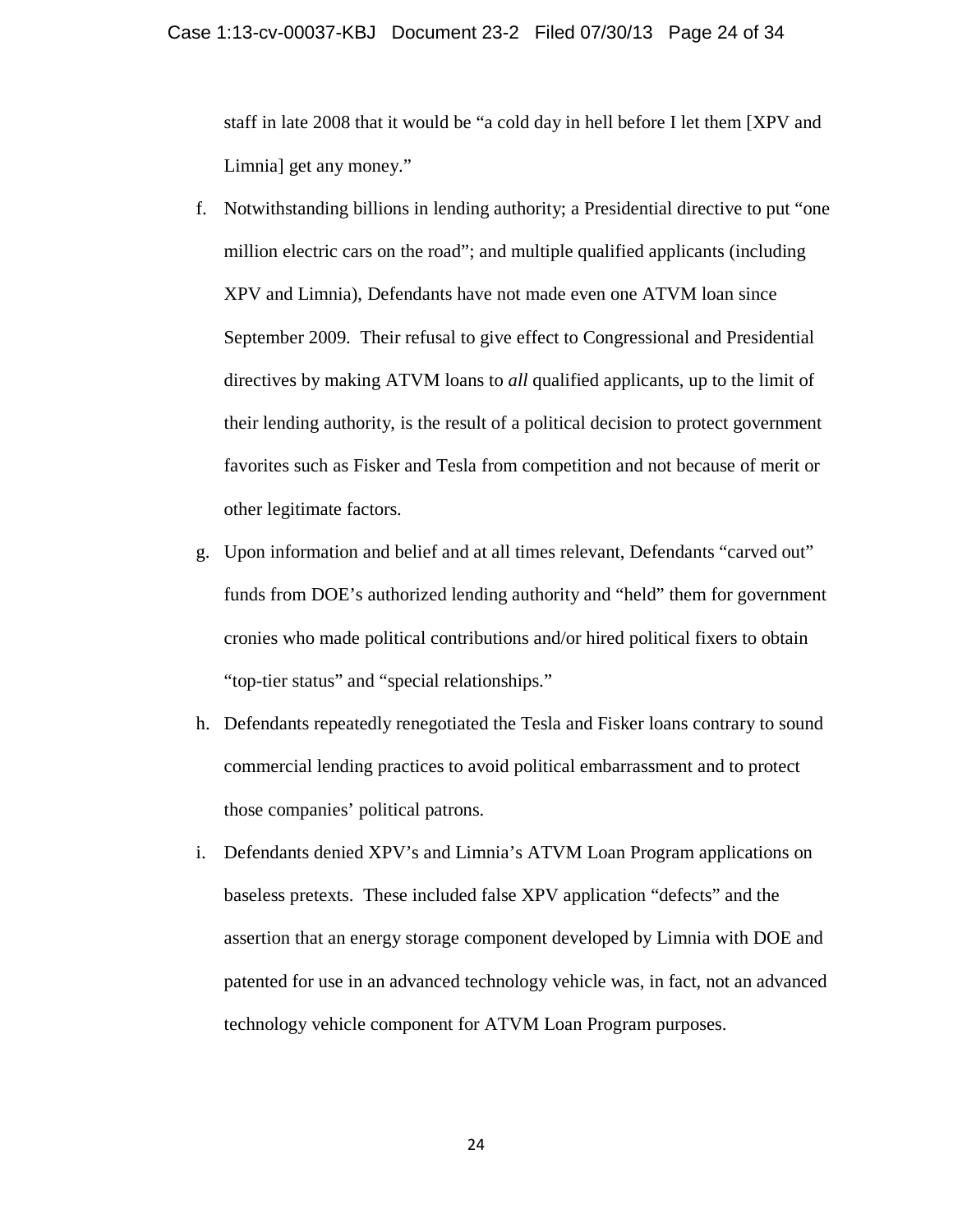- j. Defendants promised to waive the LGP application fee for Limnia. Hours before the payment deadline, they reneged. The next day, DOE contacted Limnia promising to accept late payment. Again, Defendants reneged.
- k. Defendants hid the "merit review" data, criteria, reviewer identities, reviewer work histories, and other information from XPV, Limnia, all other ATVM Loan Program applicants and the public. This information, if disclosed, would have allowed XPV, Limnia and others similarly situated to evaluate the efficacy and fairness of that review. Instead, Defendants have wrongly refused to make this information available.
- l. Defendants willfully, intentionally and substantially overestimated government crony company production capabilities and sales performance to justify ATVM Loan Program funding. For example, DOE promised that Fisker alone would have "75,000–100,000" ATVM Loan Program-funded cars rolling off of U.S. assembly lines. Paradoxically, Defendants denied XPV's Loan Program application because XPV allegedly would not produce "enough" vehicles, yet in 2012, the politically-connected companies that Defendants funded have, combined, sold fewer than 25,000 advanced technology vehicles nationwide.
- m. Defendants ignored their obligations under the Information Quality Act, 44 U.S.C. § 3516 note, and its applicable guidelines, with respect to their review and analysis of the financial and statistical information submitted by the governmentfavored companies that were given ATVM Loan Program funds, and with respect to the information disseminated by DOE in support thereof.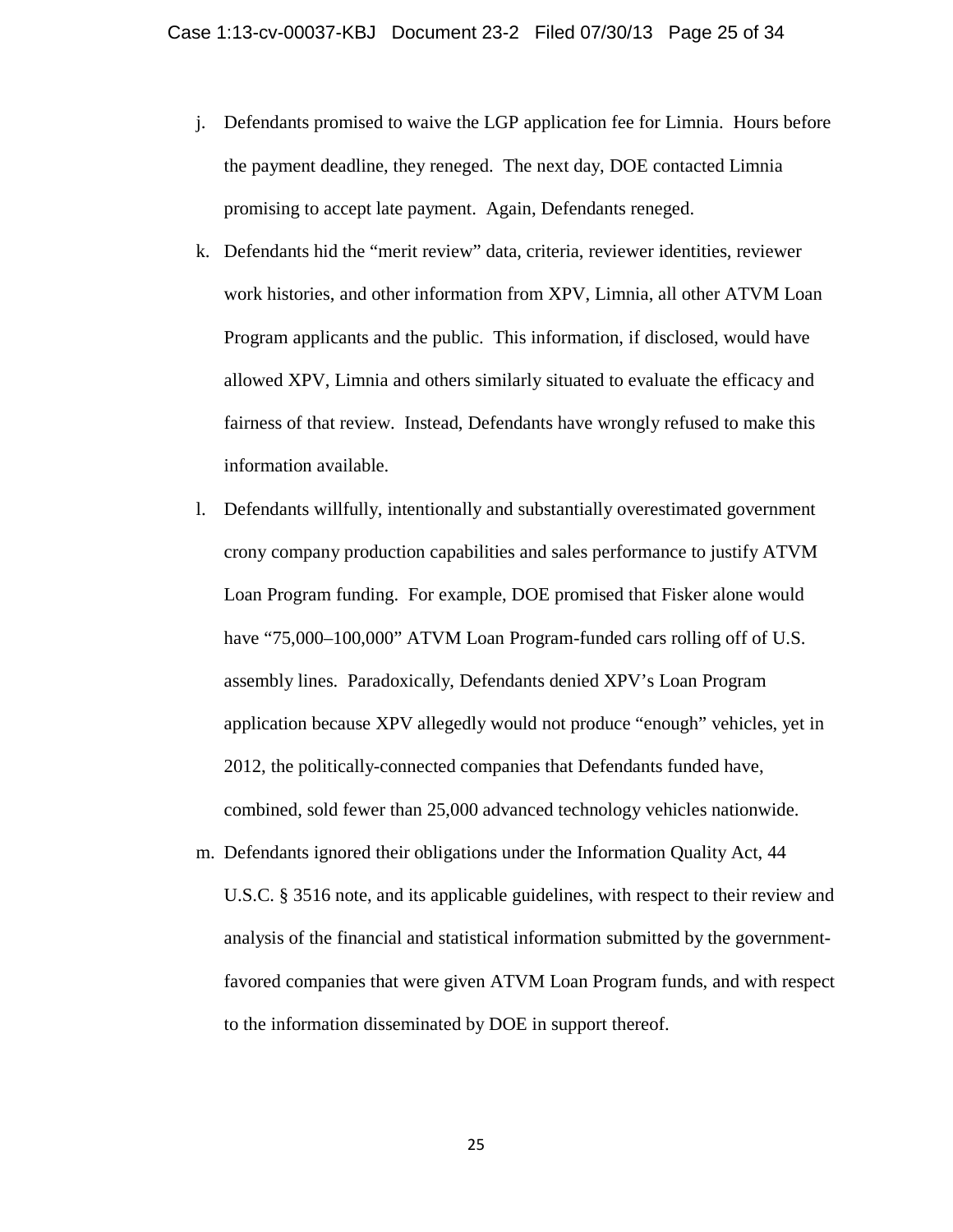## Case 1:13-cv-00037-KBJ Document 23-2 Filed 07/30/13 Page 26 of 34

119. As a direct consequence of Defendants' wrongdoing, broken promises and political cronyism, XPV and Limnia were improperly denied ATVM Loan Program and LGP funds; deprived of an equal opportunity to have their applications judged fairly, on a level playing field and in accordance with law; wrongly refused funds that they were entitled to receive under applicable DOE criteria, including 10 C.F.R. Part 610; and prevented from creating good American jobs through the production, marketing and sale of advanced technology vehicles and systems developed in conjunction with DOE's own scientists.

120. According to GAO, as of January 29, 2013, DOE was not actively considering any applications for using the remaining \$16.6 billion in ATVM loan authority or \$4.2 billion in credit subsidy appropriations available under that program. In fact, "Although the ATVM loan program is accepting applications on an ongoing basis according to DOE officials, DOE is not likely to use the remaining ATVM loan program authority given the current eligibility requirements." *See* GAO, *Department of Energy: Status of Loan Programs*, GAO-13-331R (Mar 15, 2013).

#### **Claims for Relief**

#### *First Claim for Relief: Due Process Violations by DOE*

121. XPV and Limnia repeat paragraphs 1-120.

122. At all times relevant, XPV and Limnia each had a procedural Fifth Amendment due process right to have their ATVM Loan Program applications considered fairly and equally on their merits, without regard for political contributions, political influence or the competitive interests of government crony companies such as Tesla and Fisker.

123. At all times relevant, XPV and Limnia satisfied all of Defendants' ATVM Loan Program statutory and published regulatory eligibility criteria, including 10 C.F.R. Part 611.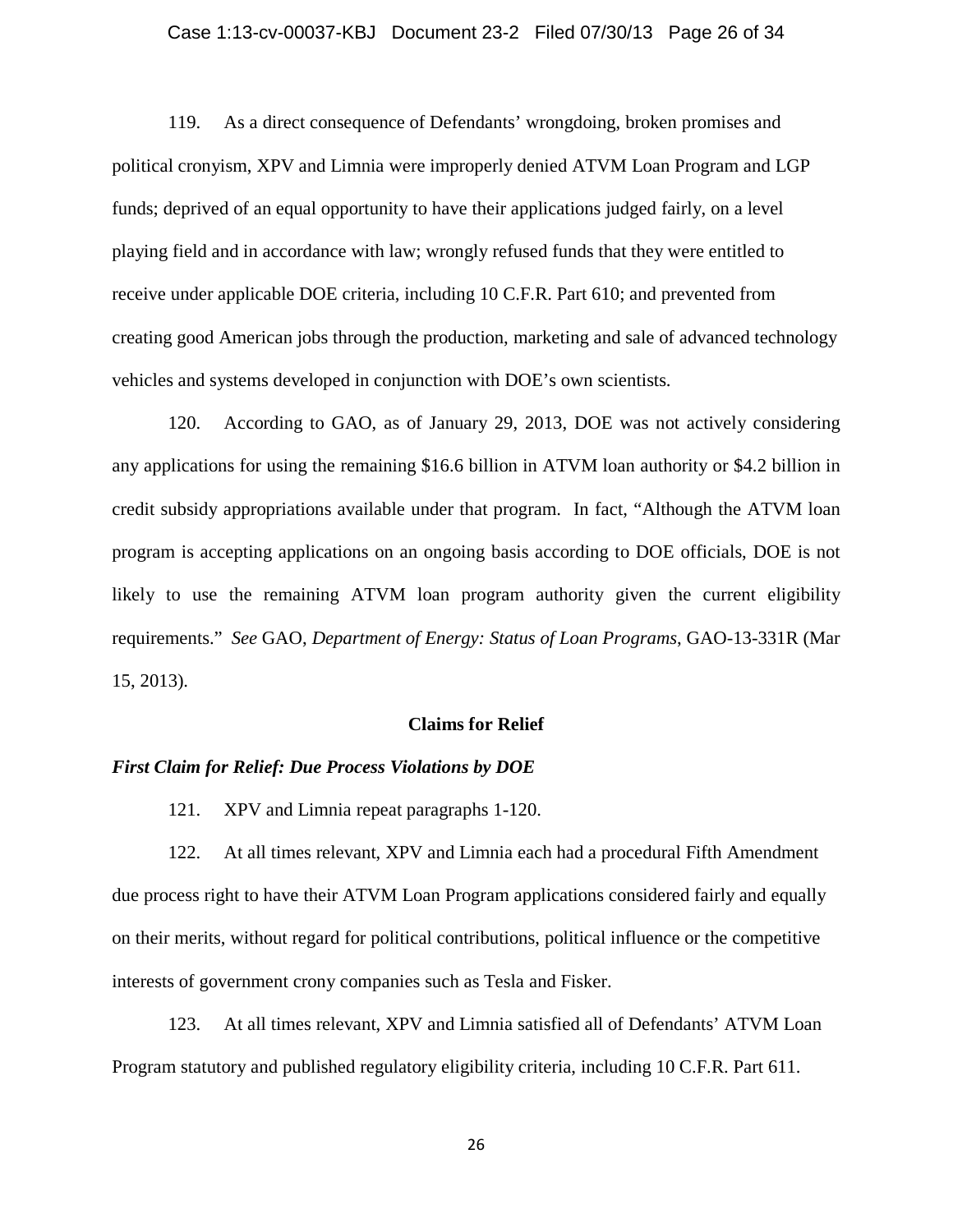124. XPV was officially deemed a "qualified applicant" by DOE pursuant to 10 C.F.R. Part 611.

125. Limnia, too, was a "qualified applicant" under 10 C.F.R. Part 611.

126. At all times relevant, DOE had the legal authority to lend the ATVM Loan Program funds XPV and Limnia had applied and qualified for, each in response to DOE's invitation and solicitation.

127. Congress set very clear limits on DOE's discretion to award or deny ATVM loans. In § 136 of Public Law 110-140 ("EISA"), Congress directed that not later than one year after the date of enactment and subject to the availability of appropriated funds, "[DOE] shall carry out a program to provide a total of not more than \$25,000,000,000 in loans to eligible individuals and entities." EISA  $\S 136(d)(1)$ .

128. Congress also created application criteria, including financial viability without the receipt of additional Federal funding associated with the proposed project, a demonstration that "the qualified investment is expended efficiently and effectively" and compliance with such "other criteria as may be established and published by" DOE.

129. Congress did not give DOE unfettered discretion to chose between or reject applicants, nor did it authorize DOE to deny qualified applicants a loan based on an unpublished, criteria-less "merit review," nor to arbitrarily decided to cease making loans to qualified applicants, as DOE has done.

130. Therefore, XPV and Limnia each had a substantive Fifth Amendment due process right and a constitutionally-protected property interest in those funds.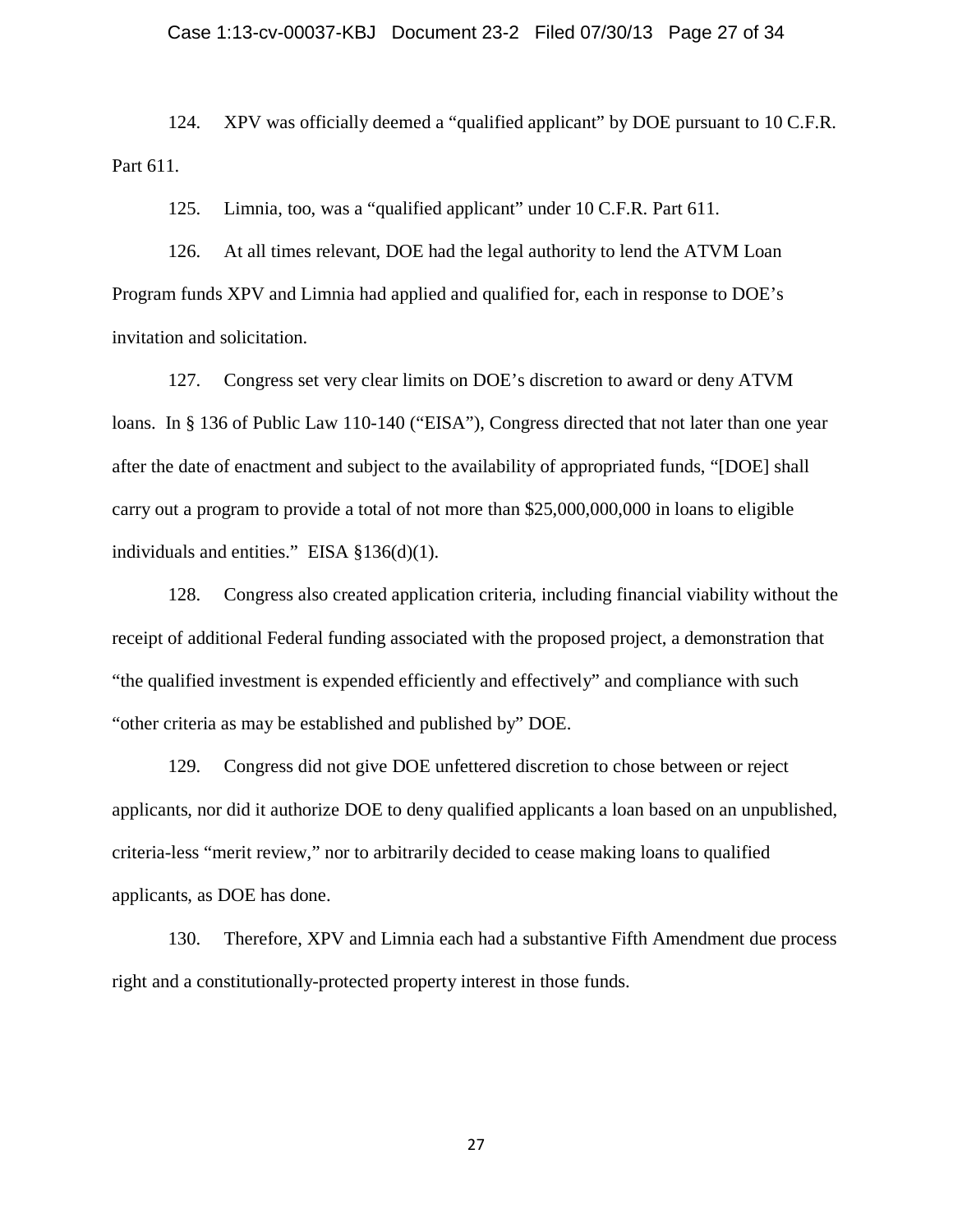#### Case 1:13-cv-00037-KBJ Document 23-2 Filed 07/30/13 Page 28 of 34

131. However, in abuse of its authority and contrary to law, DOE violated XPV's and Limnia's constitutional rights by skewing, manipulating and fixing the ATVM Loan Program to steer funds to and protect government cronies.

132. Improperly elevating political contributions and influence as factors in the funding of DOE loans, DOE deprived XPV and Limnia of their right to a fair and level review of their applications and denied them access to the government loan funds they were entitled to receive as qualified ATVM Loan Program applicants.

133. In or about February 2011, GAO published serious programmatic criticisms of Defendants' ATVM Loan Program administration.

134. XPV and Limnia became aware of GAO's criticisms shortly after they were published.

135. However, it was not until September 29, 2011, with the publication of credible, sourced media stories tying ATVM Loan Program funding decisions to political campaign "bundlers" including Westly, Spinner and Doerr, that XPV and Limnia discovered that political influence and campaign contributions had impermissibly infected DOE's decision making and that these considerations had likely caused DOE to deny XPV's and Limnia's ATVM Loan Program applications to protect the government's political cronies. *See, e.g.*, Exhibit 21 Mosk and Greene, "Obama Fundraisers Tied to Green Firms That Got Federal Cash," ABC News (Sept. 19, 2011).

136. DOE's due process violations have damaged XPV and Limnia in excess of \$225 million.

## *Second Claim for Relief: Due Process Violations by Chu and Seward.*

137. XPV and Limnia repeat paragraphs 1-136.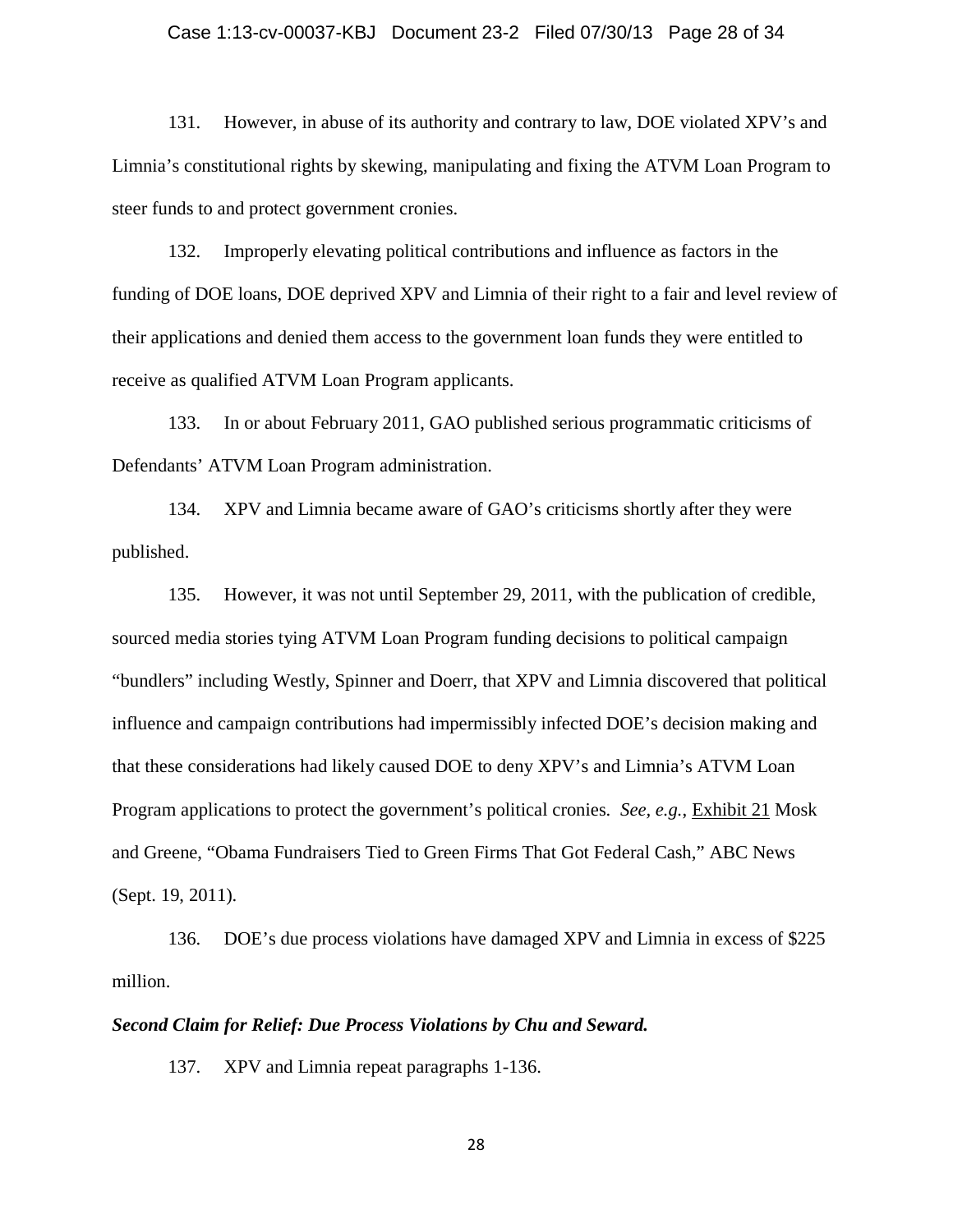#### Case 1:13-cv-00037-KBJ Document 23-2 Filed 07/30/13 Page 29 of 34

138. in abuse of their authority and contrary to law, Chu and Seward conspired and agreed to violate XPV's and Limnia's constitutional rights by skewing, manipulating and fixing the ATVM Loan Program to steer funds to and protect government cronies.

139. Improperly elevating political contributions and influence as factors in the funding DOE loans, Chu and Seward deprived XPV and Limnia of their right to a fair and level review of their applications and denied them access to the government loan funds they were entitled to receive as qualified ATVM Loan Program applicants.

140. Chu and Seward did not have either the legal authority or the bureaucratic discretion to do these things.

141. Chu's and Seward's due process violations, jointly and severally, have damaged XPV and Limnia in excess of \$225 million.

## *Third Claim for Relief: Equal Protection Violations by DOE*

142. XPV and Limnia repeat paragraphs 1-141.

143. At all times relevant, XPV and Limnia each had a Fifth Amendment equal protection right to have their ATVM Loan Program applications considered equally on the merits as all similarly situated applicants.

144. XPV and Limnia were similarly situated to crony companies like Tesla and Fisker because XPV and Limnia were equally as qualified to receive ATVM Loan Program funds, having met all applicable statutory and regulatory criteria.

145. However, in abuse of its authority and contrary to law, DOE failed to treat XPV and Limnia's ATVM Loan Program applications in the same manner as it treated applications from politically connected applicants. DOE denied XPV and Limnia's applications because, unlike Tesla and Fisker, XPV and Limnia were not government crony companies.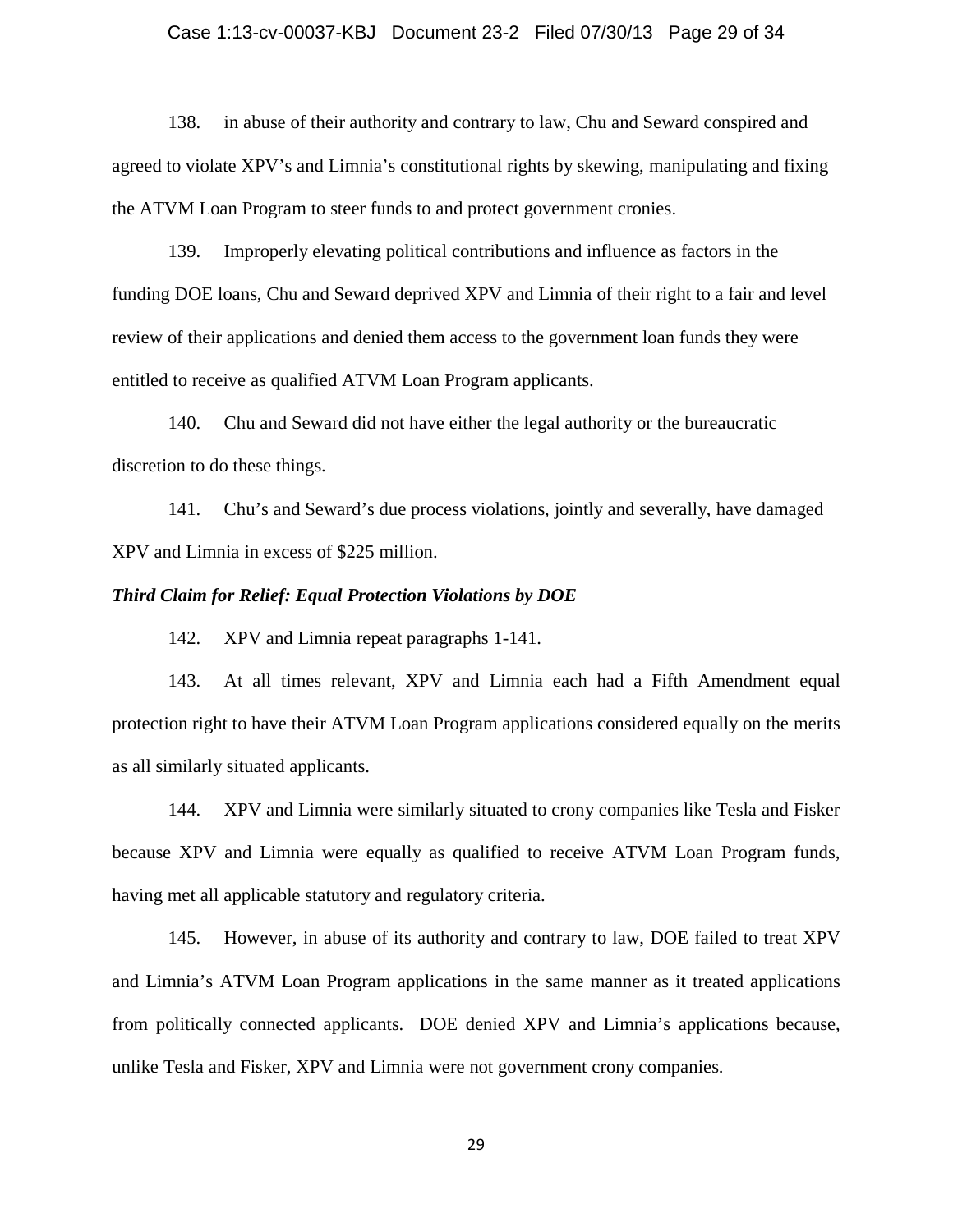#### Case 1:13-cv-00037-KBJ Document 23-2 Filed 07/30/13 Page 30 of 34

146. DOE failed to adequately justify its denial of XPV and Limnia's applications. XPV was provided with two different explanations for DOE's denial, neither of which justifiably explained DOE's rationale. Similarly, DOE's denial of Limnia's ATVM Loan Program application was accompanied by an arbitrary explanation.

147. DOE had a discriminatory purpose when singling out crony companies for favorable treatment. Specifically, DOE sought to reward politically connected companies for their contributions at the expense of equally qualified applicants.

148. DOE's disparate treatment of XPV and Limnia was based on an arbitrary classification. Whether an applicant has made political contributions or employs political insiders is not relevant to ATVM Loan Program funding determinations.

## *Fourth Claim for Relief: Equal Protection Violations by Chu and Seward*

149. XPV and Limnia repeat paragraphs 1-148.

150. In abuse of their authority and contrary to law, Chu and Seward conspired and agreed to violate XPV and Limnia's equal protection rights by failing to treat their ATVM Loan Program applications in the same manner as they treated applications from politically connected applicants. Chu and Seward denied XPV and Limnia's applications because, unlike Tesla and Fisker, XPV and Limnia were not government crony companies.

151. Seward and Chu's disparate treatment of XPV and Limnia was based on an arbitrary and improper classification. Whether an applicant has made political contributions or is working with political insiders is not relevant to ATVM Loan Program funding determinations.

152. Chu and Seward did not have either the legal authority or the bureaucratic discretion to discriminate based on these grounds. No government official has authority to dispense federal funds in a manner that serves his own political interests. Instead, Chu and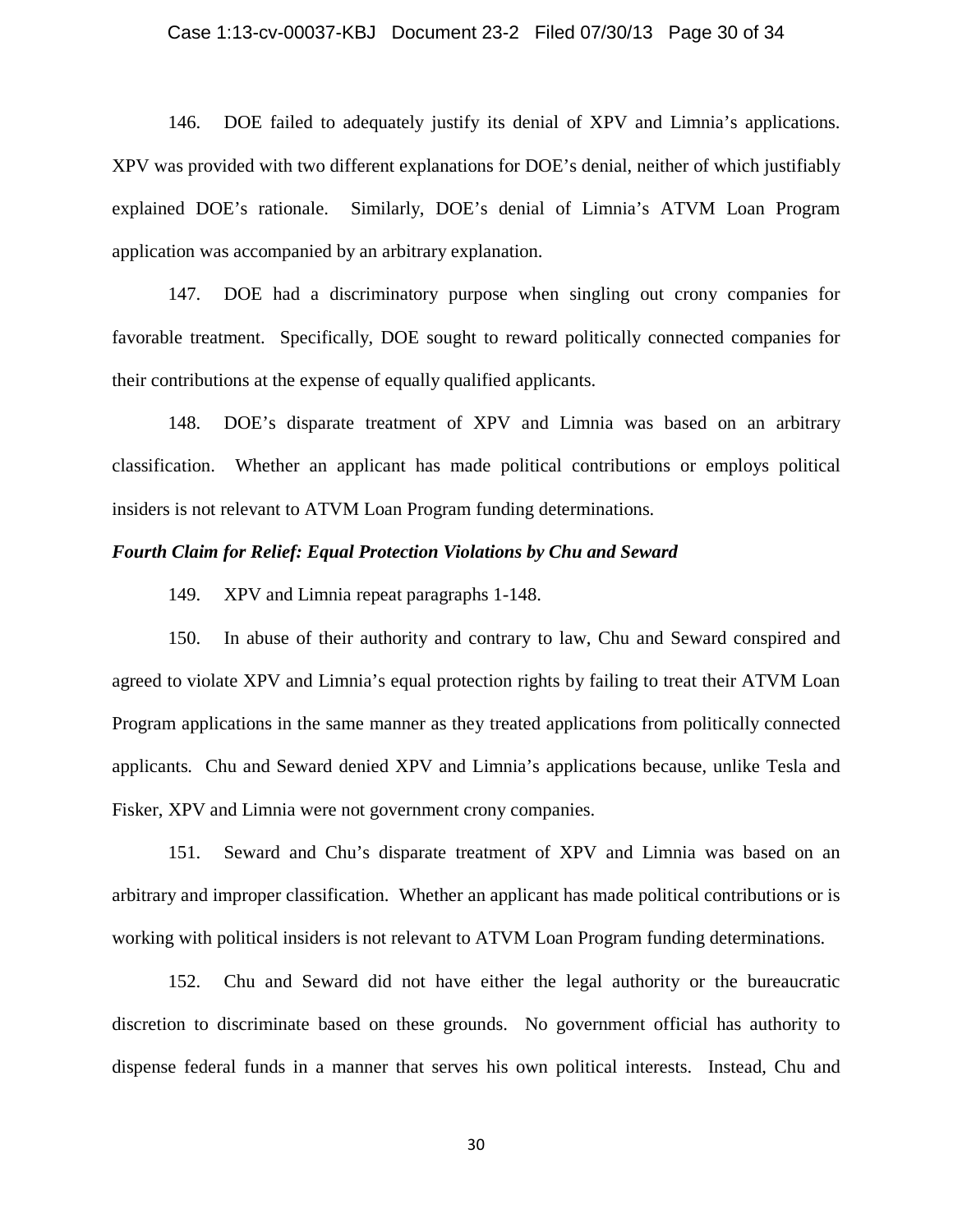#### Case 1:13-cv-00037-KBJ Document 23-2 Filed 07/30/13 Page 31 of 34

Seward were required to make decisions based on the objective criteria contained in the applicable statute and regulations.

153. Congress has not provided a comprehensive remedial scheme to address XPV and Limnia's injuries.

154. Chu and Seward have no qualified immunity because in denying XPV and Limnia's applications. Among other things, Chu and Seward corruptly abused their power to award federal funds to their political favorites, in violation of applicable laws.

## *Fifth Claim for Relief: Administrative Procedure Act (XPV ATVM Loan).*

155. XPV repeats paragraphs 1-154.

156. DOE's final agency action denying XPV's ATVM Loan application was contrary to law, arbitrary and capricious, and in excess of its statutory authority.

157. Furthermore, the agency's action in this case was impermissibly infected with political pressure, which shaped, in whole or in part, the judgment of the ultimate agency decision makers with respect to that application.

158. As a result, XPV has been directly harmed and aggrieved.

159. XPV has exhausted all administrative remedies.

160. Alternatively, such exhaustion would be futile as DOE has fixed the ATVM Loan

Program to benefit government cronies and there are no circumstances under which XPV's

ATVM Loan Program application would ever be approved by the agency.

## *Sixth Claim for Relief: Administrative Procedure Act (Limnia ATVM Loan).*

161. Limnia repeats paragraphs 1-160.

162. DOE's final agency action denying Limnia's ATVM Loan Program application was contrary to law, arbitrary and capricious, and in excess of its statutory authority.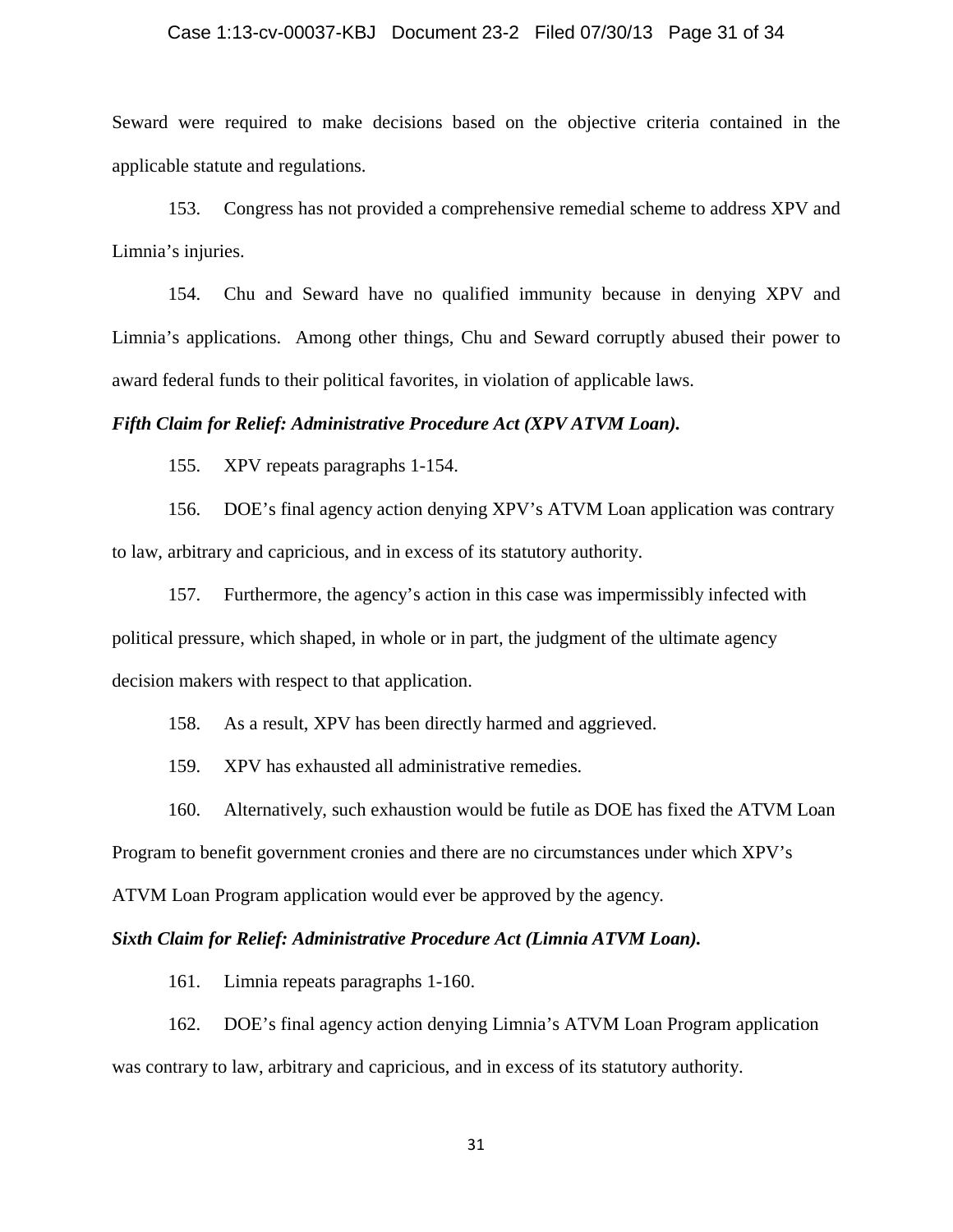## Case 1:13-cv-00037-KBJ Document 23-2 Filed 07/30/13 Page 32 of 34

163. Furthermore, the agency's action in this case was impermissibly infected with political pressure, which shaped, in whole or in part, the judgment of the ultimate agency decision makers with respect to that application.

164. As a result, Limnia has been directly harmed and aggrieved.

165. Limnia has exhausted all administrative remedies.

166. Alternatively, such exhaustion would be futile as DOE has fixed the ATVM Loan Program to benefit government cronies and there are no circumstances under which Limnia's ATVM Loan Program application would ever be approved by the agency.

## *Seventh Claim for Relief: Administrative Procedure Act (Limnia LGP Application).*

167. Limnia repeats paragraphs 1-166.

168. DOE's final agency action denying Limnia's LGP application was contrary to law, arbitrary and capricious, and in excess of its statutory authority.

169. Furthermore, the agency's action in this case was impermissibly infected with political pressure, which shaped, in whole or in part, the judgment of the ultimate agency decision makers with respect to that application.

170. As a result, Limnia has been directly harmed and aggrieved.

171. Limnia has exhausted all administrative remedies. Alternatively, such exhaustion would be futile.

## **Relief Requested**

WHEREFORE XP and Limnia request the following relief:

A. Damages in excess of \$225 million against DOE, Chu and Seward, jointly and severally, for their violations of XPV's and Limnia's civil rights.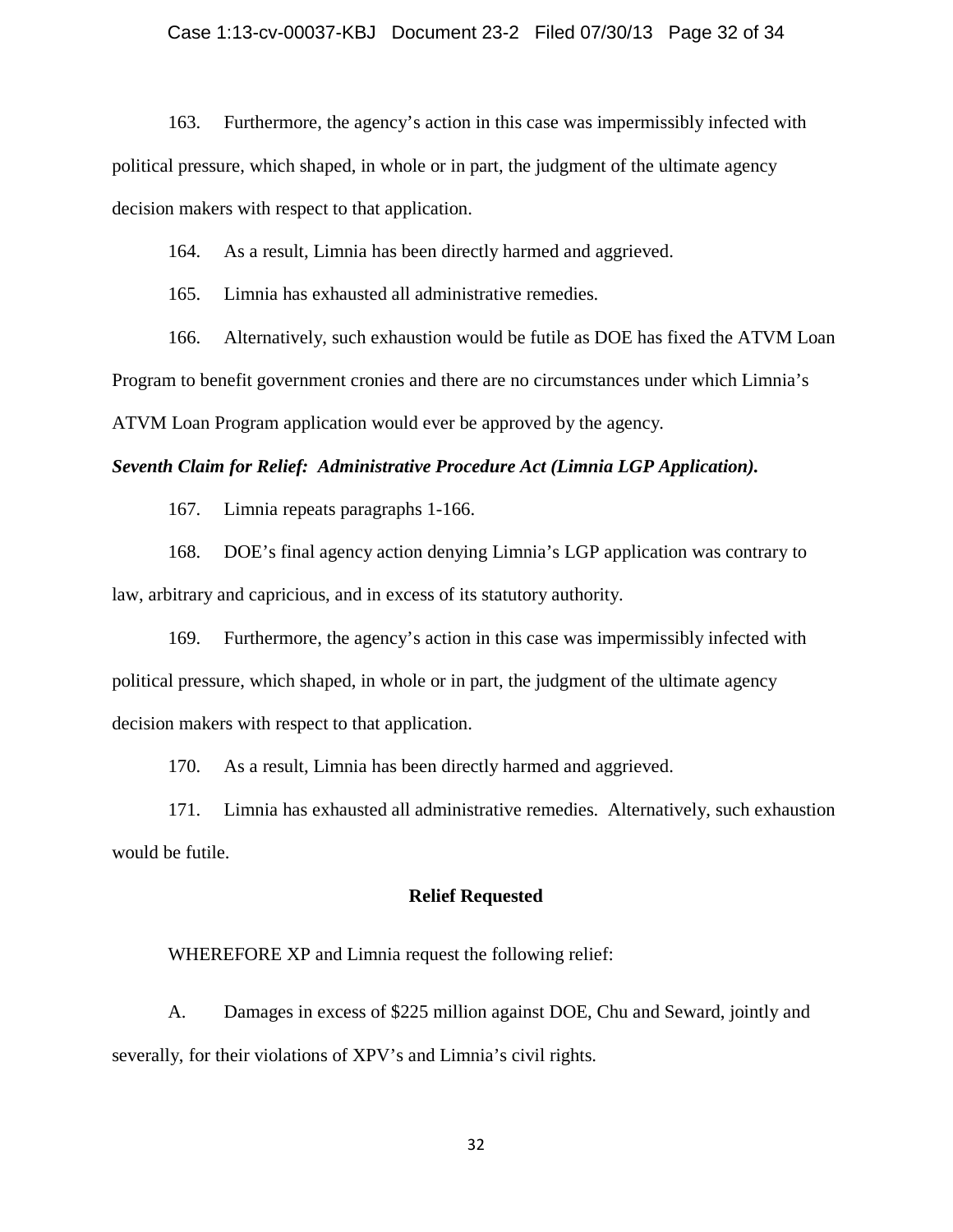#### Case 1:13-cv-00037-KBJ Document 23-2 Filed 07/30/13 Page 33 of 34

B. A declaration pursuant to 28 U.S.C. §§ 2201 and 2202 and 5 U.S.C. § 706(2)(B)

that XPV's ATVM Loan Program application was wrongfully denied and injunctive relief directing Defendants DOE and Moniz to reconsider and/or approve same.

C. A declaration pursuant to 28 U.S.C. §§ 2201 and 2202 and 5 U.S.C. § 706(2)(B) that Limnia's ATVM Loan Program application was wrongfully denied and injunctive relief directing Defendants DOE and Moniz to reconsider and/or approve same.

D. A declaration pursuant to 28 U.S.C. §§ 2201 and 2202 and 5 U.S.C. § 706(2)(B) that the rejection of Limnia's LGP application without recourse was unlawful, and injunctive relief directing Defendants DOE and Moniz to accept and consider same.

- D. Such costs and attorney fees as XP may be entitled to under law.
- E. Such other relief as this Court deems just.

Respectfully submitted,

/s/ Daniel Z. Epstein Daniel Z. Epstein D.C. Bar No. 1009132 Cause of Action, Inc. 1919 Pennsylvania Ave, N.W., Suite 650 Washington, D.C. 20006 Telephone: (202) 499-4232 daniel.epstein@causeofaction.org

/s/ Reed D. Rubinstein Reed D. Rubinstein, Partner D.C. Bar No. 440153 Dinsmore & Shohl, L.L.P. 801 Pennsylvania Ave., NW, Suite 610 Washington, D.C. 20006 Telephone: (202) 372-9120 Fax: (202) 372-9141 reed.rubinstein@dinsmore.com